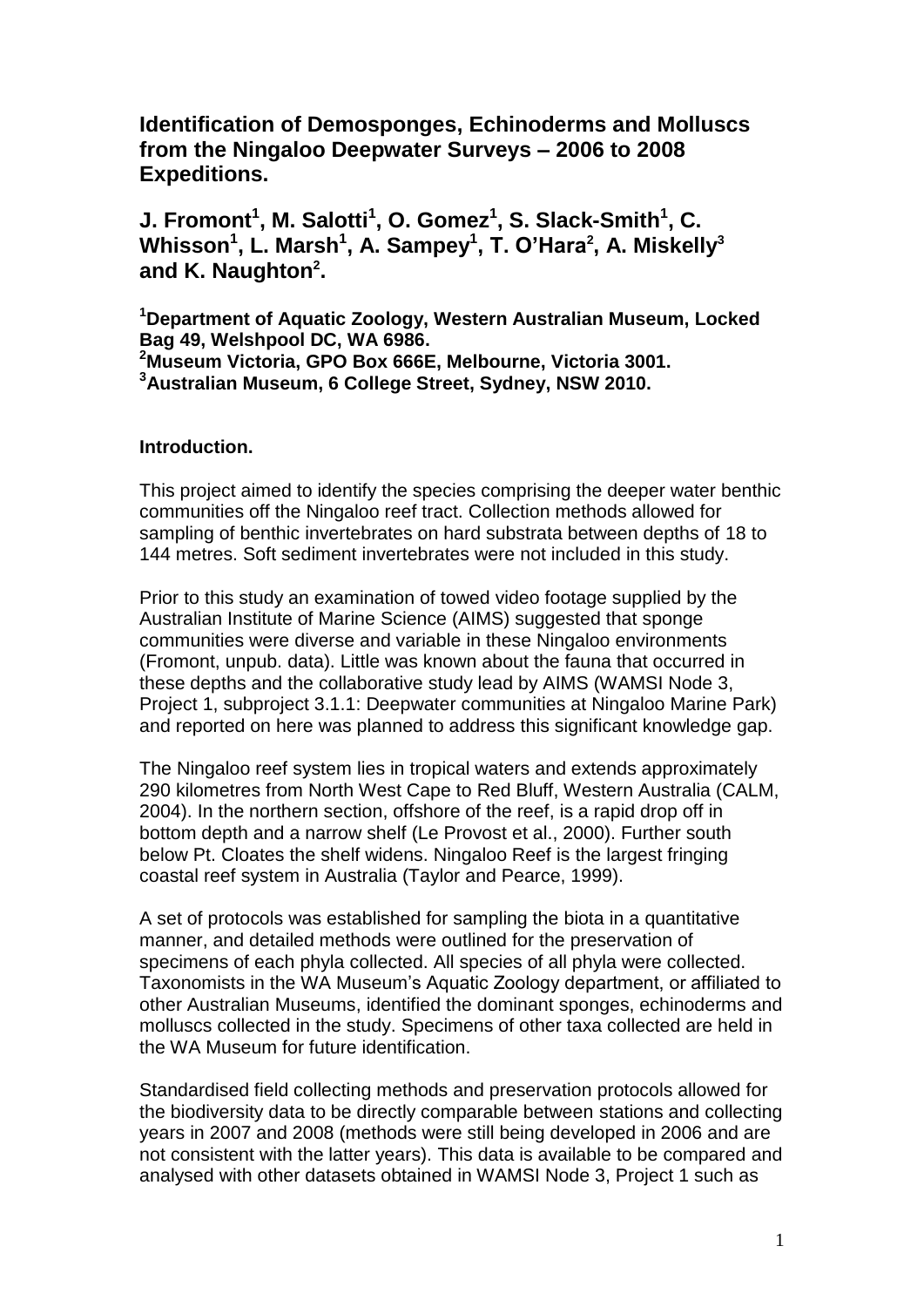broadscale habitat classifications from towed video, bathymetry and acoustic surveys, and demersal fish assemblages. This overall synthesis of data will greatly improve the knowledge of species distributions and habitat characteristics in the region.

The primary aims of this component of the study were to contribute to the following management questions:

- 1. What is the distribution of the major benthic communities in the deeper non-lagoonal waters of the Ningaloo Marine Park?
- 2. What are the major species/functional groups in the major benthic communities?
- 3. What is the abundance/biomass/size composition of the major species?
- 4. What are the causes of these distributions?
- 5. What is the significance of the biodiversity of these deeper nonlagoonal waters globally?
- 6. Are the deeper non-lagoonal sections of the sanctuary zones appropriately situated with respect to conservation and representativeness?
- 7. What species/functional groups and sites should be used to measure temporal changes in these communities in the long-term?

### **Methods.**

**Station selection.** Sampling stations were determined by AIMS staff with reference to acoustic generated maps and video footage that indicated different habitat types in the area. Distribution of the organisms within these areas would indicate whether the fauna differed within or between the mapped habitats.

**Data collection. Sled tows.** Sampling was quantitative with sled tows standardised as much as possible to sample 50 metre lengths of the substrate with latitude, longitude and depth recorded at the start and end of each tow. These tows were intended to collect a representative subset of biota from different habitats. It was difficult to sample highly consolidated outcropping reef, which occurred in some areas, as the sled could bounce on this substrate and therefore not consistently collect the biota. Soft sediment habitats were not sampled for benthic biodiversity.

Each identifiable taxon collected was weighed if greater than 100 grams wet weight, the numbers of individuals of each taxon were counted and voucher specimens preserved. The priority taxa in the project were the filter feeders, specifically the Porifera, because of their suspected high frequency of occurrence in the region, the lack of knowledge of the species occurring there, and lack of information about their distribution and abundance.

Vouchered specimens of each taxon have been formally accessioned into the WA Museum collections.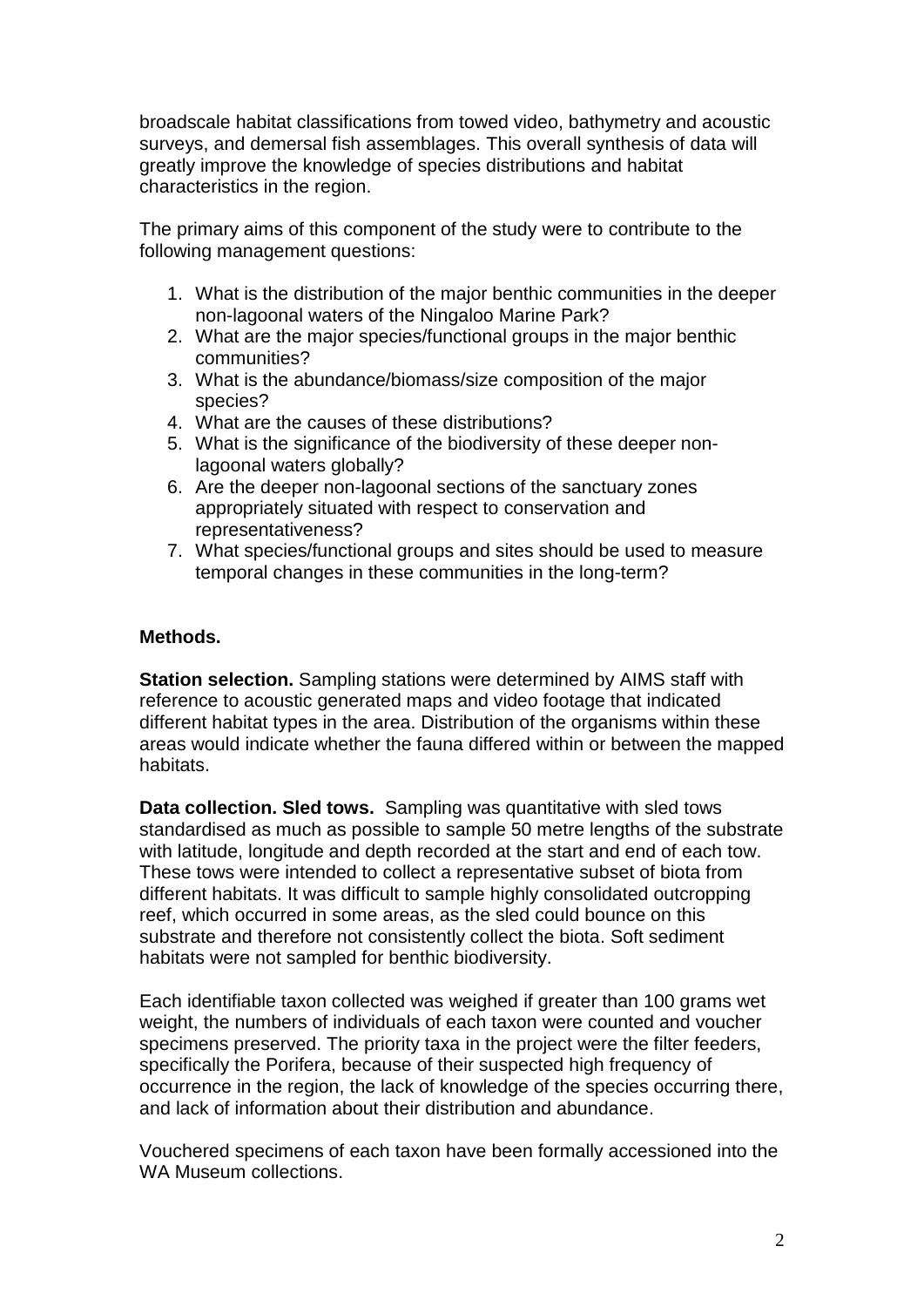### **Specimen collection. Weights (as surrogates for biomass/dominance).**

The sled cod-end was weighed from a standard fixed-lifting point both empty and full so the overall catch-weight could be determined. Total sponge catch was weighed for each tow, sponges were separated into morphospecies and weighed separately for each station. The dominant morphospecies (≤10) were determined by weight or by volume judged by eye. Where weight was <100 g, it was recorded as such as no scales were available on board that could record weights of less than 100 g. The weights of other sessile organisms collected were recorded (if dominated by another phyla, e.g. cnidaria, rhodoliths, bryozoa etc) such that an overall weight was recorded for each taxon group. Cnidarians, ascidians, echinoderms, molluscs, crustaceans, fishes, worms, hydroids, bryozoans and algae were separated from each other and weighed if their weight exceeded 100 g.

**Voucher Specimens of Sponges.** A voucher specimen representative of the size and shape of each sponge morphospecies was selected and the remaining specimens were discarded. Voucher specimens were labelled with a field number and name and photographed with a scale bar and label. Details were recorded in a field notebook. Voucher specimens were preserved in 75% ethanol and some large specimens were frozen.

**Specimen preservation – other phyla.** Echinoderms were divided into classes: asteroids, crinoids, echinoids, ophiuroids, holothurians. Where there were multiple specimens of morphospecies of asteroids and crinoids, some were preserved in 75% ethanol and some were fixed in 10% formalin. Ophiuroids were frozen flat. Where there were multiple specimens of each morphospecies of echinoids, most were preserved in 75% ethanol, and some were fixed in 10% formalin or frozen.

Molluscs were divided into classes: bivalves, cephalopods and gastropods. Gastropods were divided into nudibranchs/opisthobranchs and prosobranchs. Bivalves and gastropods (non-opisthobranchs) were relaxed in an aqueous solution of magnesium chloride isotonic with seawater and labelled. Opisthobranchs and nudibranchs were relaxed in the refrigerator and photographed with a scale-bar and label. All molluscs were then frozen. Deadtaken molluscs were also collected to assist with determination of species distributions and identifications but only live specimen data is incorporated into this report.

Crustaceans were divided into orders: amphipods, decapods, isopods and stomatopods (when time permitted), labelled and frozen. Fish and algae were labelled and frozen. All other groups were labelled and preserved in 75% ethanol.

**Laboratory processing.** Only the dominant sponges, based on the wet weights determined in the field, have been identified. Species identifications and wet weights were recorded for each sampling year. All molluscs were identified to family and some were identified to species where time permitted. The number of individuals per taxon was recorded for each sampling year. All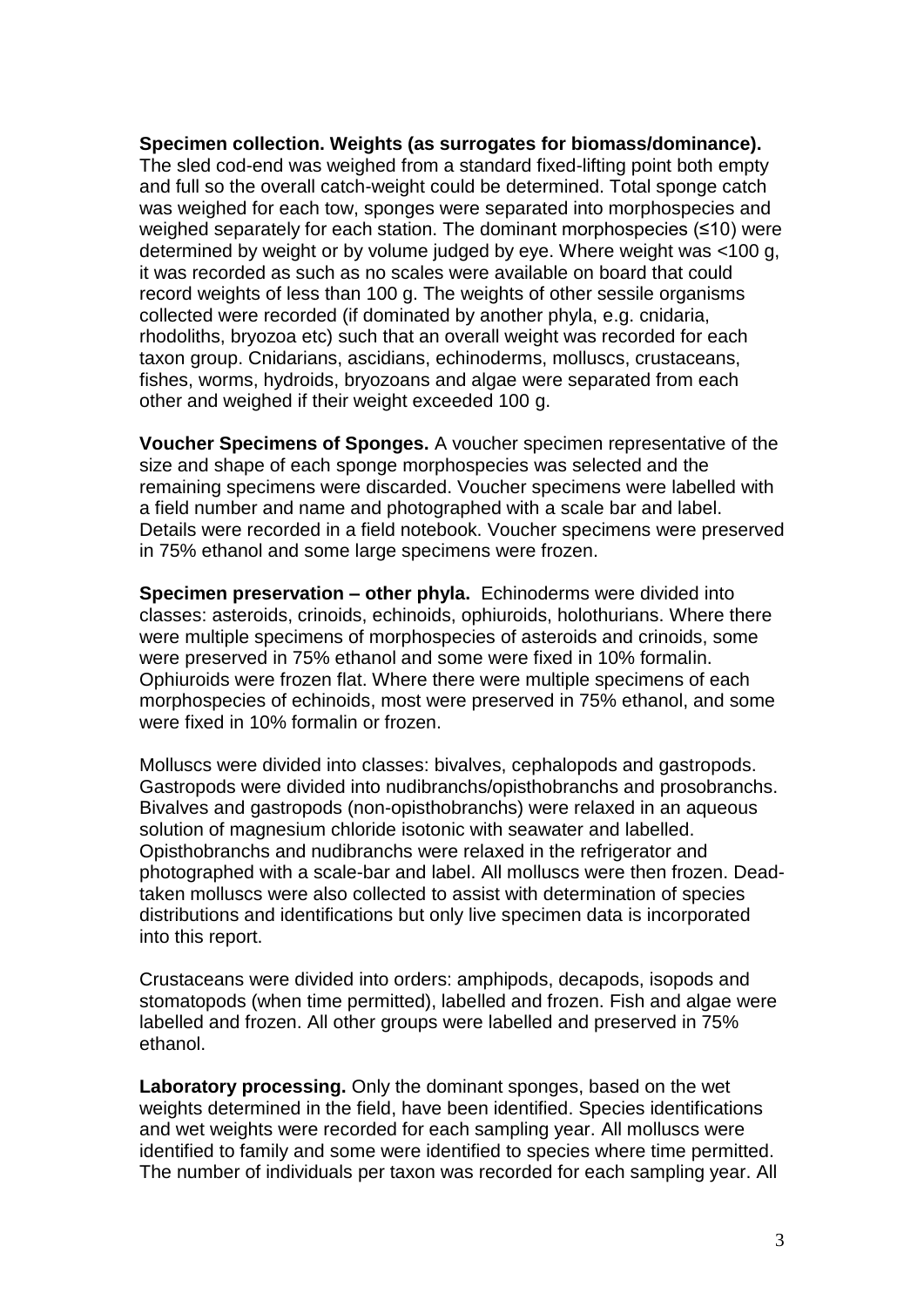echinoderms were identified with the majority being identified to species. Some taxa of ophiuroids were not identified to species due to difficulties in their identification and these represent mixed species. Crinoids were not counted but have been identified to family, genus or species levels. Some Cnidaria were identified from the 2006 collections but not the 2007 and 2008 collections. Species names were standardised according to the current accepted scientific and common names using the appropriate Australian Faunal Catalogues. All raw data spreadsheets are been made available to AIMS.

**Data analyses.** Datasets of the dominant sponge species, echinoderm species (minus crinoids) and mollusc species and families datasets were analysed in PRIMER v6.1.11. Count data was used for all phyla as weight data was available only for sponges.

For the purposes of analysis the collecting stations were grouped into four areas within the Ningaloo region:

- 1. Muiron Islands,
- 2. Northern section from Point Murat to Point Cloates including sites in the vicinity but slightly north of North West Cape,
- 3. Central section from Point Cloates to Amherst Point and
- 4. Southern section from Amherst Point to Red Bluff.

The latter three divisions were based on the bottom topography of the Ningaloo reef tract which has a narrow shelf in the north, a gentle sloping and wider shelf within an embayment centrally, and a more northwest facing aspect to the coastline in the south.

Collection depths were stratified into four groupings: <30 metres, 30-60 metres, 60-99 metres and >100 metres. These categories assisted with determining if species composition changes across the shelf as a consequence of increasing depth.

To provide a broad understanding of the differences in the invertebrate assemblages in the four areas and depth categories outlined above, datasets were averaged by area and depth and the averages converted to presence/absence. A zero-adjusted Bray-Curtis similarity measure was used to generate a resemblance matrix so that stations without invertebrates were not excluded from the analyses. The absence of sponges, echinoderms or molluscs may provide important information on the habitat of the area. Nonmetric multi dimensional scaling (nMDS) and hierarchical cluster analyses using average distances were performed. Similarity profiles (SIMPROF) based on 999 permutations was used to determine the significance of groups. SIMPER was performed on the presence absence dataset and run using areas and depth categories as factors; the Bray-Curtis similarity and 90% cutoff were used.

To provide more detailed information on the relationships of the fauna collected at each station the sponge dataset was examined for all stations using the same procedures as above. To provide some insight into the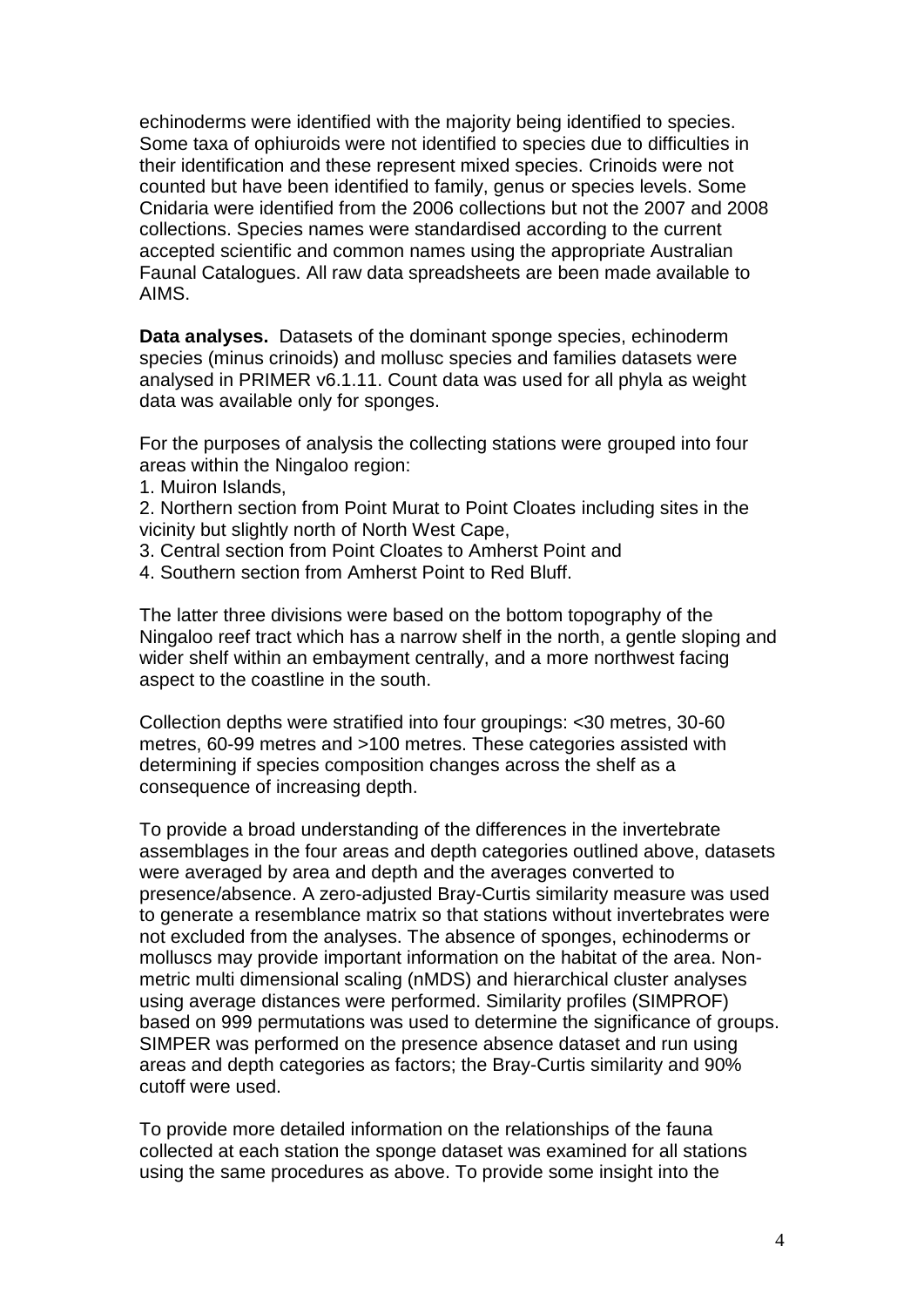information gained by identifying taxa to species, as opposed to a higher taxonomic classification such as family, the mollusc dataset was analysed in two ways, using all taxa collected and identified to family and secondly, only the subset of mollusc taxa that have been identified to species.

### **Results.**

**Total counts.** A total of 145 stations were sampled by sled for collection of benthic invertebrates (Appendix 1). Forty-nine stations were examined in 2006, 12 in 2007 and 84 in 2008. A total of 155 taxa of dominant sponges, 227 taxa of echinoderms, and 236 mollusc taxa were identified (Appendices 2-4).

**Sponges.** Eighty of the 145 stations sampled (55%) contained dominant sponge species. A sponge was considered to be dominant based on weight, i.e. when the total weight for a species was >1 kg at a station. An additional 46 stations (32%) had sponge species present that were <1 kg in weight, that is non-dominant by weight, and only 19 stations (13%) had no sponges present.

**Echinoderms.** Echinoderms were found in 120 of the 145 stations sampled (83%). A total of 227 echinoderm taxa were collected (218 species and 9 unresolved taxa). This included 61 species of asteroids, 34 species of crinoids, 40 species of echinoids, 22 species and 1 unresolved taxa of holothurians, and 61 species and 8 unresolved taxa of brittle stars.

One species, *Astroboa nigrofurcata* Döderlein, 1927, was recorded from the collections but the station data for this specimen was missing.

**Molluscs.** Molluscs were recorded from 97 stations (67% of all stations). A total of 69 families were recorded from all live-taken mollusc material examined. From these families, a total of 236 taxa were identified, including 145 species. Bivalve species accounted for 33.5% of the molluscan taxa identified (79), 65.7% were gastropods (155) and one cephalopod and one scaphopod were recorded**.** 

### **Data analyses.**

**Sponges.** Multi-dimensional scaling plots of dominant sponge species for all stations indicated five groupings (Figure 1: groups a-e, Table 1). These five groups had little overlap in their dominant sponge species, except for *Caulospongia amplexa*, which was found in both groups c and d6, and *Petrosia (Petrosia)* sp. SS2, which was found in group d4 and e. Two of the five station groupings contained stations from the same area and/or depth e.g. group b, which contained only northern stations in <60 m depth and which do not appear to be represented in a sanctuary zone, and group e which contained only southern stations in <100 m depth. Group c contained stations from three of the four areas, although the stations were all >30 m depth, and group d contained the majority of stations (Table 1, Figure 2). Both of these groups were represented in both sanctuary and general use zones. Six sub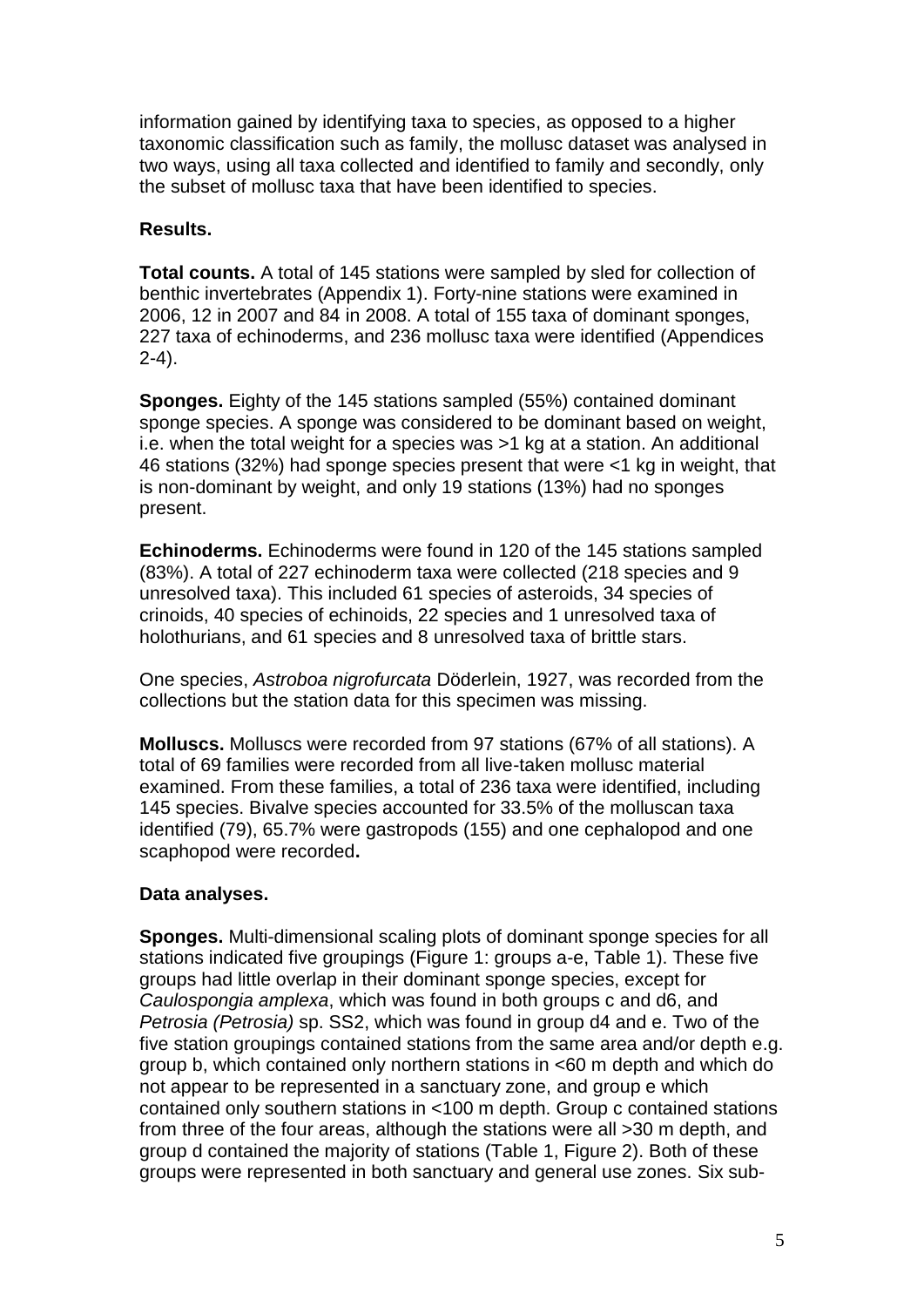groups could be recognised within group d and these sub-groupings tended to contain stations from the same area and/or depth except d6, which contained mostly northern and southern stations from all depths. In general, these subgroups had representation across a number of zone types in the park including sanctuary zones (Figure 2). These results suggest that species composition is variable across the Ningaloo reef tract with some species restricted to particular depth regimes and to particular areas in the region.

The sponge data was also analysed using the average sponge species abundance for each area and depth category to determine if similar patterns were observed from a simplified dataset (Figure 3). These nMDS plots showed some clustering of stations from similar depths but this was not clearly defined, suggesting that average abundances are not detecting species differences associated with depth. More clearly defined groups were observed for the area categories with all points from a given area lying adjacent to other points from that same area. All the southern stations grouped together and the northern stations formed two closely associated clusters. The Muiron Island stations grouped with one of the central areas. Sampling effort differed across the four areas with least sampling at the Muirons (Figure 3). Examination of selected sponge species abundances indicated that these varied across areas, which is a similar result to the dataset of all stations. The analysis based on averages found some species contributed to the groupings that had not been detected from the full dataset, e.g. *Spheciospongia* cf. *papillosa* in the southern area, *Desmacidon* sp. Ng1 and *Haliclona (Haliclona)* sp. Ng1 in the northern area and *Xestospongia* sp. Ng1 in the central area. All other significant species in this dataset were also detected in the full dataset. Some of the species were found in very large numbers e.g. *Axinella* sp. Ng3 at the Muiron Island stations (Figure 4).

Sled tows in 2006 differed from those in 2007 and 2008 so weight of species per sled tow could not be directly compared across all years. The 10 most dominant sponge species determined from biomass in 2007 and 2008 are given in Table 2. Dominant sponge species determined by abundance in all three years are given in Table 3. The six species with high biomass but not high in abundance are large sponges: *Geodia* sp. SS2, *Asteropus* sp. SS2, *Jaspis* sp. SS4 and *Asteropus* sp. SS1 are all massive, bulky sponge species with large spicules and solid, generally incompressible morphology. *Sarcotragus* sp. SS3 does not have a spicule component and is a fibre sponge of massive dimensions that incorporates a large amount of sand and foreign material into its skeleton. The six species with high abundances that did not have high biomass (*Axinella* sp. Ng3, *Haliclona (Haliclona)* sp. Ng1, *Monanchora* sp. Ng1, *Sigmaxinella* sp. SS1, *Caulospongia amplexa* and *Echinodictyum clathrioides*) are all branching or cup-shaped sponges that do not have the large spicules found in the high biomass species, consequently they will have lighter overall weight. The four species that had both high biomass and abundance (*Petrosia (Petrosia)* sp. SS2, *Ecionemia* sp. SS1, *Ecionemia* sp. Ng1 and *Spheciospongia* cf. *papillosa*) are massive sponges, the latter three with large spicules and the former with numerous small spicules dominating the skeletal architecture.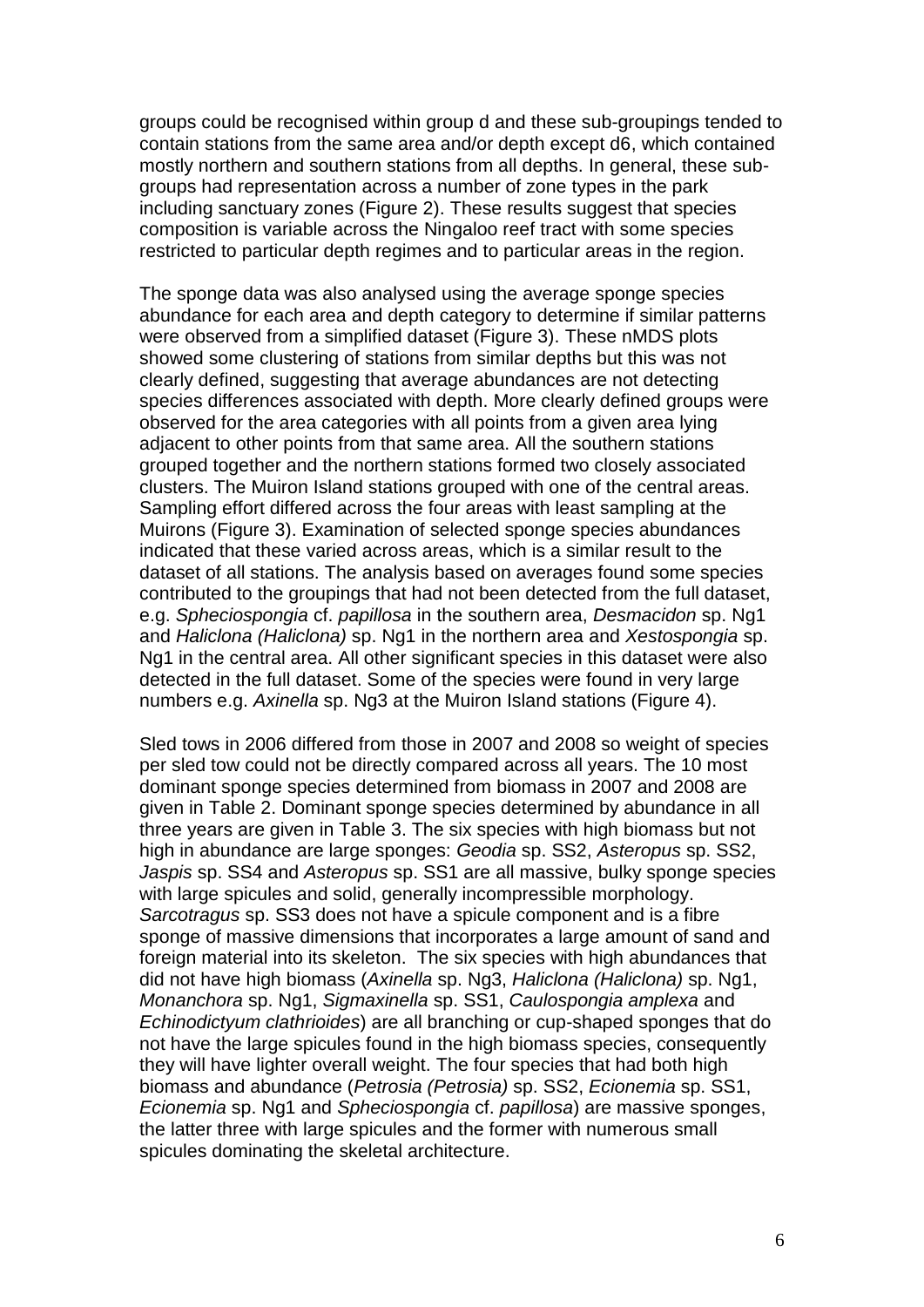Of the 155 taxa identified only 31 could be given a known species name at present, and some of these require comparison with type material (those with the species name prefixed with 'cf.', Appendix 2). The rest of the species were only able to be assigned to a genus and given a species number. These are most likely poorly known species described in old taxonomic literature or are new to science. The 155 taxa recorded were assigned to 38 families and 65 genera.

The sponge species collected in this study were compared with species collected in related studies recently undertaken by the WA Museum in collaboration with CSIRO (deepwater >100 m off Ningaloo reef tract, M <sup>c</sup>Ennulty et al., in prep) and WA Fisheries (Exmouth Gulf <30 metres, Kangas et al., 2007). Only 27 of the species collected in this study were also found in the deeper stations off Ningaloo, and only five species were found in shallow depths in Exmouth Gulf (Appendix 2).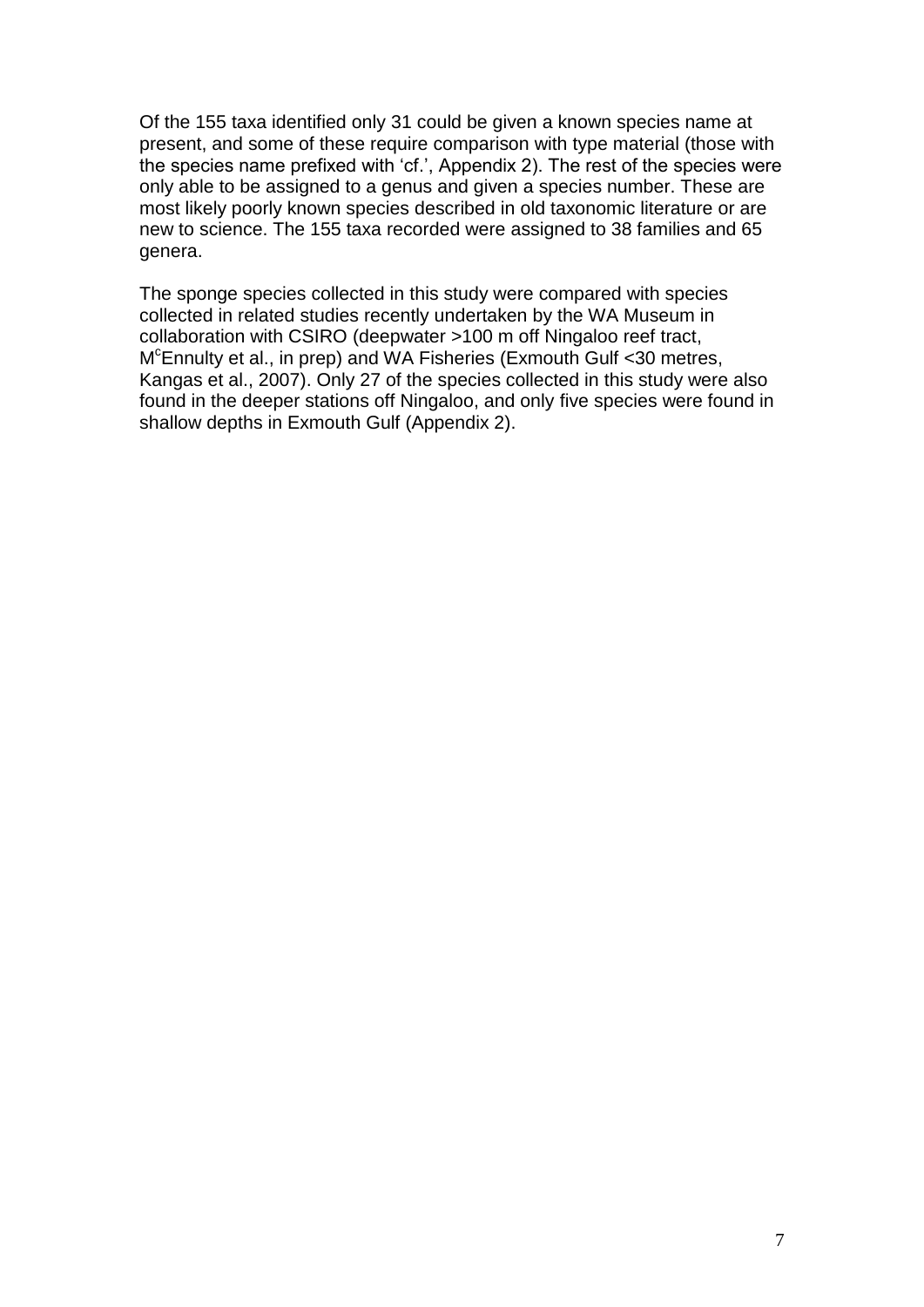

**Figure 1.** Multi-dimensional scaling plots based on a zero-adjusted Bray-Curtis matrix of dominant sponge species abundance for all stations showing the SIMPROF groups (significant p < 0.05 at 20% similarity), depth, area and zone type groupings within Ningaloo reef tract. Locations are colour coded by area, Muiron Islands: pink, Northern: blue, Central: green, and Southern: aqua.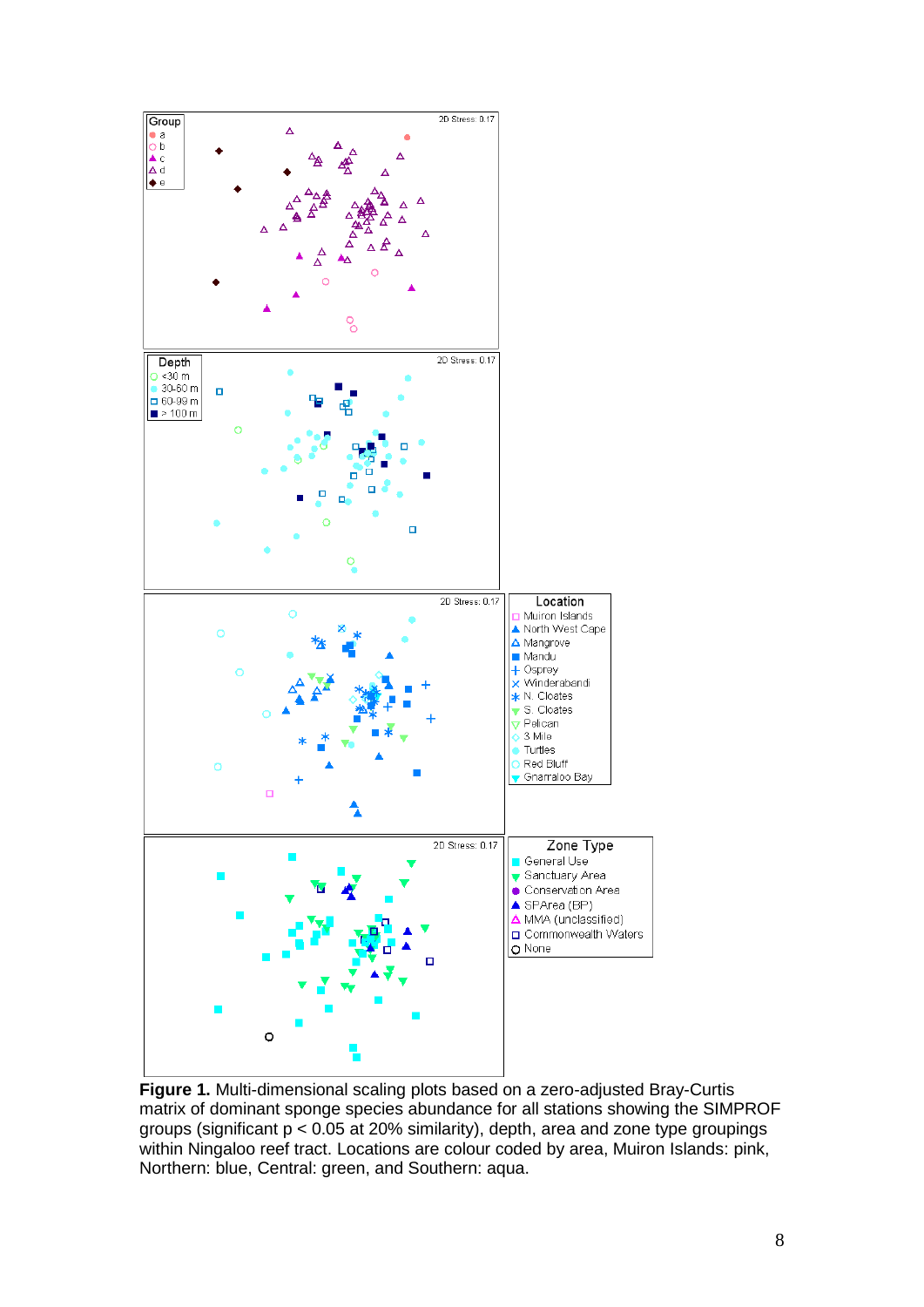

**Figure 2.** Two-dimensional scaling plots based on a zero-adjusted Bray-Curtis matrix of sponge species from each station - group d only. SIMPROF Groups are shown at 30% similarity.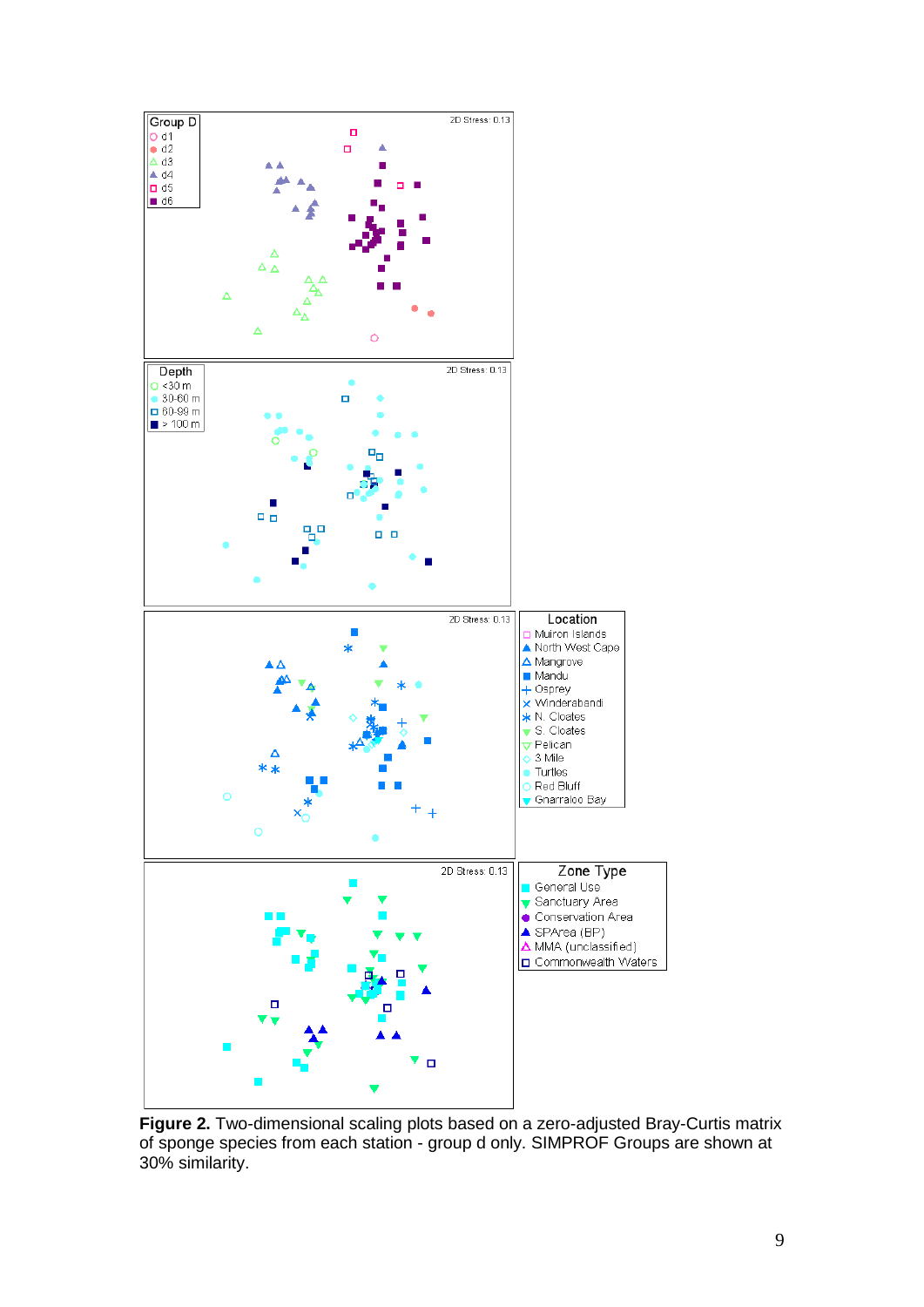**Table 1.** Sponge cluster groups for all species from all stations. Group d6 – many of the samples had no dominant sponge species i.e. >1 kg weight.

### **Group Station No.**

- **a** D095
- **b** D053 54, 59-60
- **c** D014, 19, 28, 30, 49 **d1** D097
- **d2** D005, 17
- 
- **d3** D055, 83, 98, 103, 108, 118-20, 127, 130-132 **d4** D051-52,56,62-63,113-115,117,128,139-141,145-146
- **d5** D021,33,35
- **d6** D001-4,6-13,15-16,18,20,22-27,29,31-32,34,36-48, 57- 58,61,64-80,82,85-94,96,100-102,105-107,109- 112,116,121-126,129,133-138,142-144
- **e** D081,84,99,104

#### **Stations with sponges present (species all < 1 kg) Stations with sponges absent**

D002, D004, D008, D010, D011, D012, D013, D015, D022, D024, D025, D026, D029, D036, D037, D038, D040, D041, D042, D043, D044, D046, D047, D048, D065, D066, D067, D070, D072, D073, D075, D079, D082, D088, D089, D092, D093, D106, D110, D112, D116, D124, D125, D134, D137, D142

#### **Group Area and Depth Dominant species in each group**

- **a** southern, 30-60 m 8 species all equal dominance
- 
- **c** 3 northern, 1 each Muiron Island and central, > 30m *Axinella* sp. Ng3, *Caulospongia amplexa*
- 
- northern only (Turtles), 30 60 m, >100 m
- 
- 
- 
- 
- 

D020, D023, D061, D068, D074, D080, D085, D086, D087, D090, D091, D094, D096, D101, D105, D107, D123, D136, D138

**b** northern, <60 m *Sigmaxinella* sp. SS1, *Iotrochota acerata* **d1** southern, 30-60 m<br> **d2** on northern only (Turtles), 30 - 60 m, >100 m<br> **d2** on thern only (Turtles), 30 - 60 m, >100 m<br> **Caulospongia plicata d3** northern & southern, >30 m *Ecionemia* sp. SS1, *Ecionemia* sp. Ng1 **d4** northern & central, mostly 30-60m *Petrosia (Petrosia)* sp. SS2, *Haliclona (Haliclona)* sp. Ng1 **d5** northern only, 30-100 m<br> **d6** mostly northern & southern, all depths *Raspailia (Parasyringella)* sp. Ng1<br> *Monanchora* sp. Ng1, *Caulospong* Monanchora sp. Ng1, Caulospongia amplexa **e** all southern, <100 m *Biemna* sp. SS2, *Petrosia (Petrosia)* sp. SS2, *Axinella* sp. Ng3

### **Group a species**

*Coelosphaera (Coelosphaera) sp. SS3 Crella (Yvesia) sp. Ng1 Ecionemia sp. SS3 Holopsamma sp. Ng1 Psammocinia sp. SS1 Psammoclema sp. Ng1 Spongia (Heterofibria) sp. Ng1 Strongylamma sp. SS1*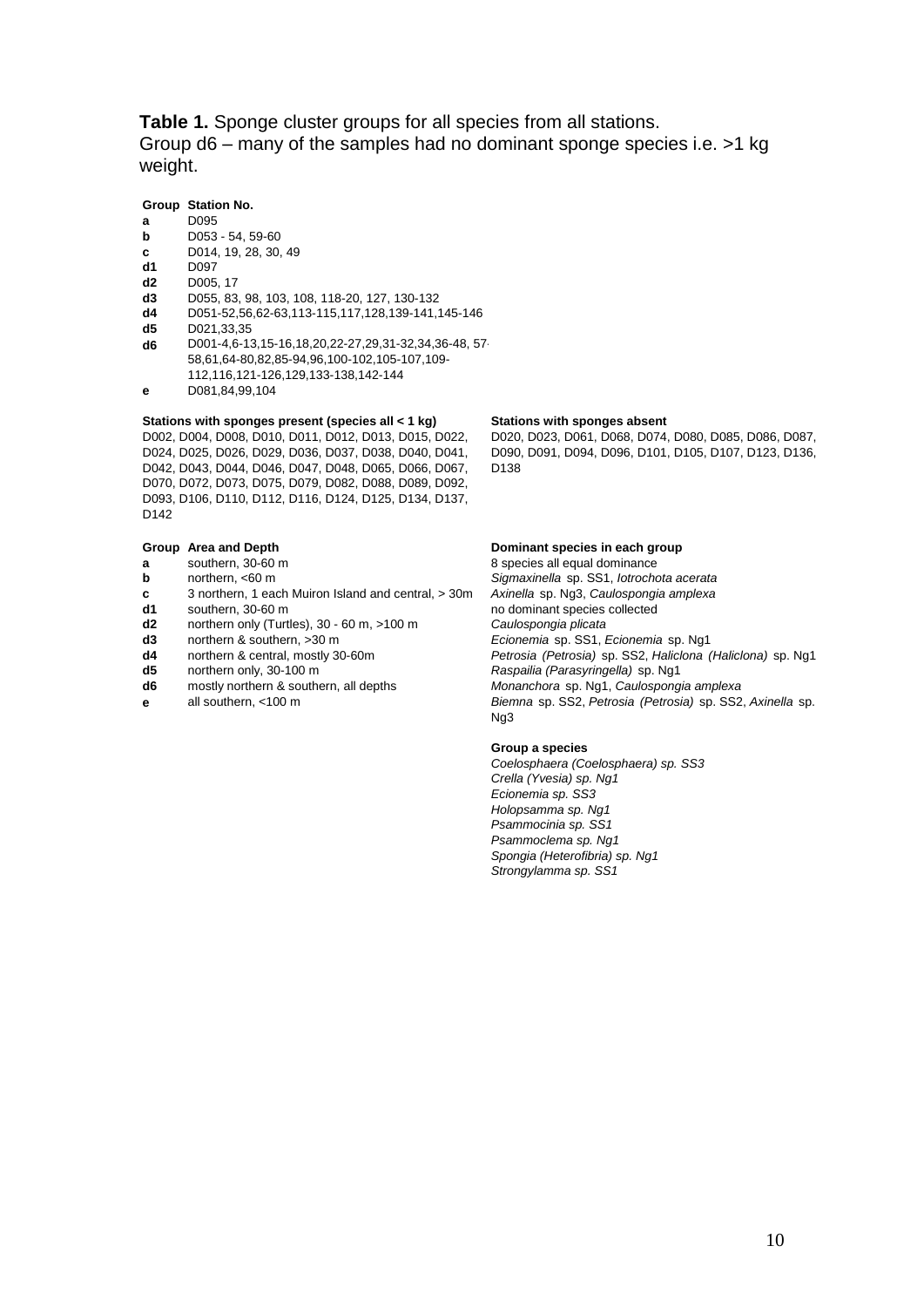

**Figure 3.** Multi-dimensional scaling plots based on a zero-adjusted Bray-Curtis matrix of the average sponge species abundance for each area and depth category. Groups are significant, p < 0.05, with SIMPROF at 25% similarity. The top 10 species that contributed to the similarity within each area and depth are displayed (\* similarities zero, i.e. no species in common for stations within this category). The number at the top of each column is the number of stations sampled at that area and depth.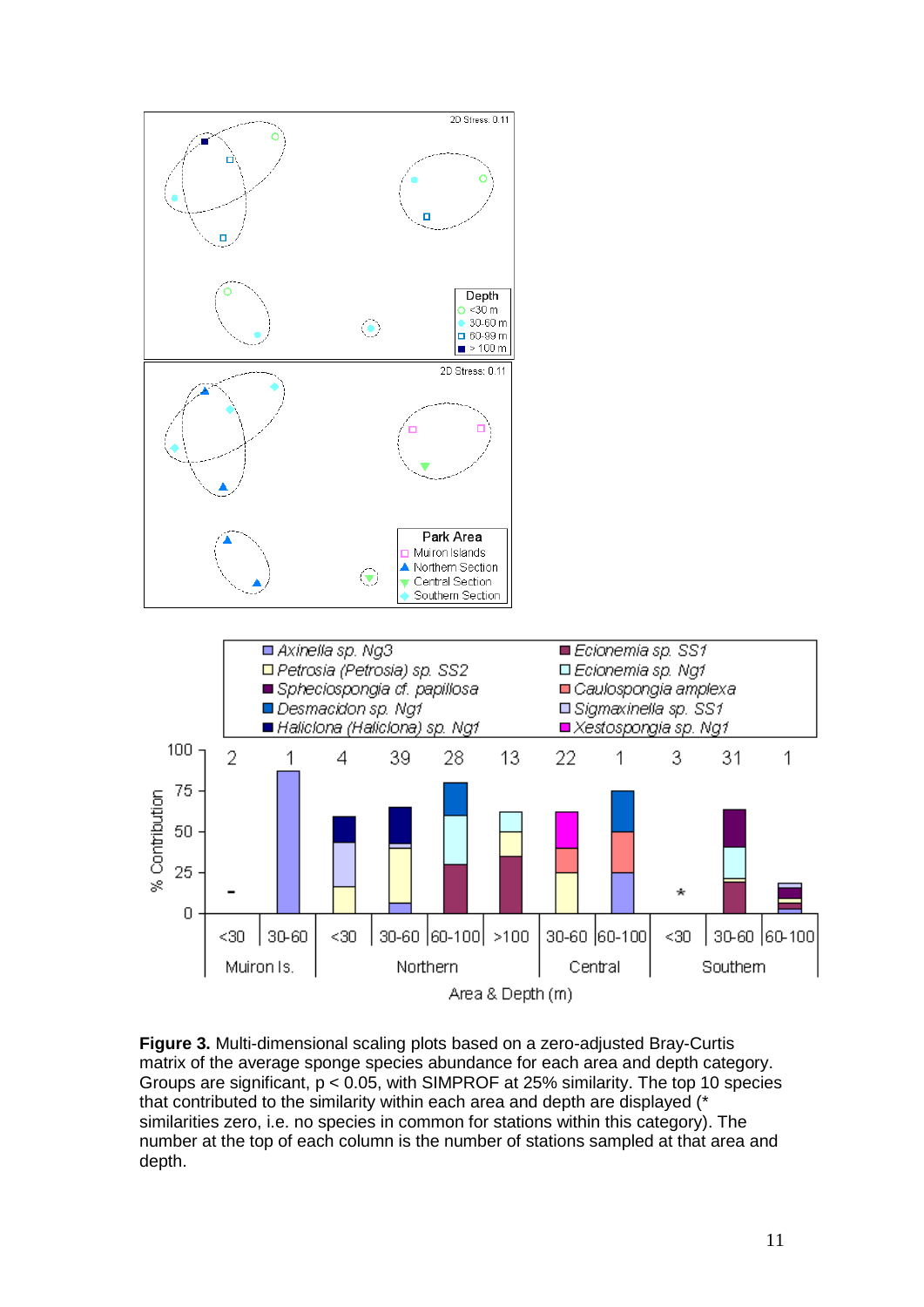

**Figure 4.** Average counts for selected sponge species. (*Axinella* sp. Ng3 values not entered on middle graph as this species was in very high abundance at Muiron Islands and does not allow other abundances to be seen when included. Ideally needs to go on a graph with a scale break, which can't be done in Excel).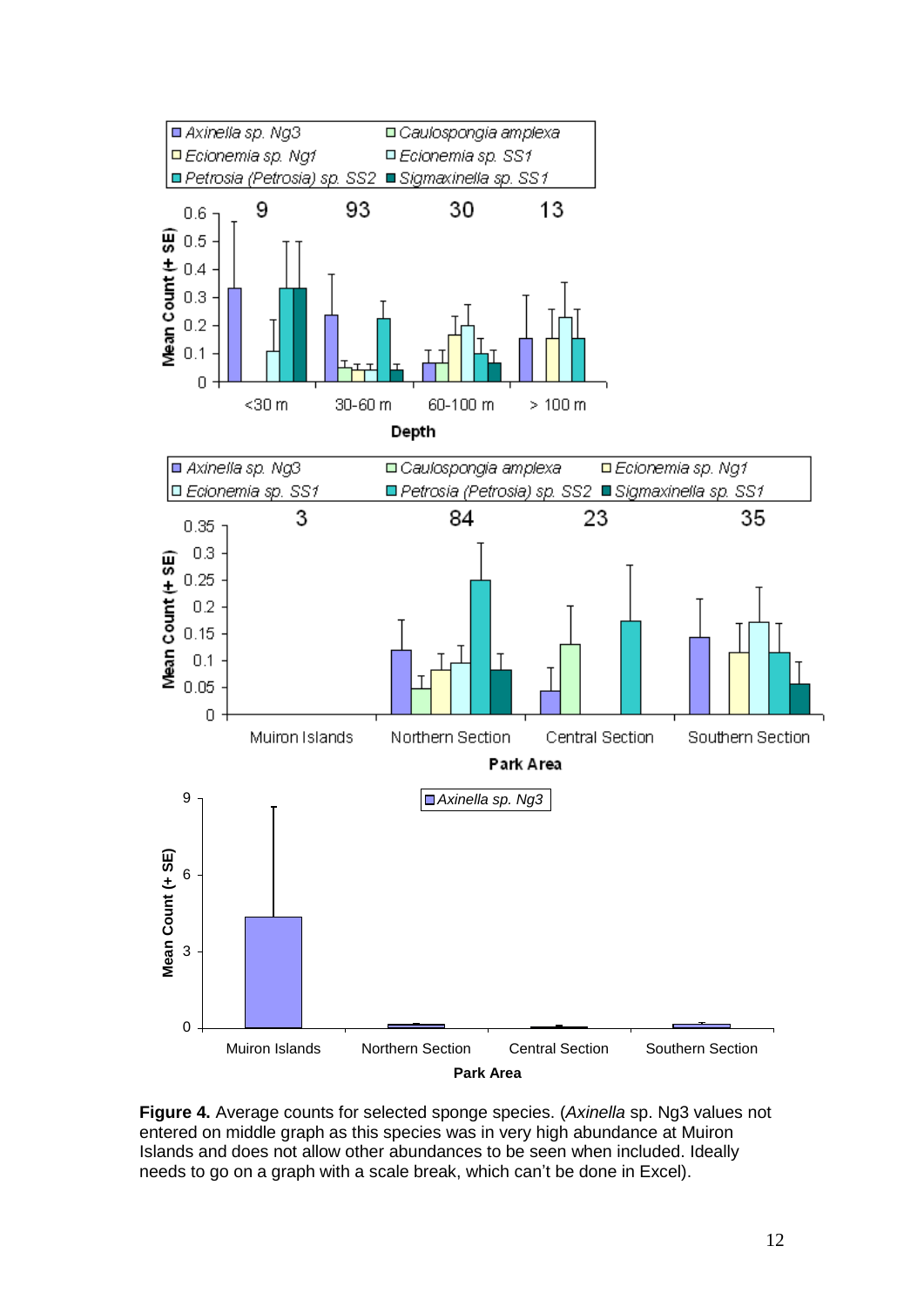| <b>Table 2.</b> Overall top 10 species of sponges by weight. |             |
|--------------------------------------------------------------|-------------|
| Top 10 - Biomass                                             | Weight (kg) |
| Petrosia (Petrosia) sp. SS2                                  | 356.8       |
| Geodia sp. SS2                                               | 137.4       |
| Ecionemia sp. Ng1                                            | 120.2       |
| Asteropus sp. SS2                                            | 98.6        |
| Biemna sp. SS1                                               | 78.7        |
| Spheciospongia cf. papillosa (Ridley & Dendy, 1886)          | 62          |
| Ecionemia sp. SS1                                            | 60.9        |
| Jaspis sp. SS4                                               | 53.9        |
| Sarcotragus sp. SS3                                          | 34.9        |
| Asteropus sp. SS1                                            | 33          |

| <b>Table 3.</b> Overall top 10 species of sponges by count. |       |
|-------------------------------------------------------------|-------|
| Top 10 - Counts                                             | Count |
| Axinella sp. Ng3                                            | 29    |
| Petrosia (Petrosia) sp. SS2                                 | 29    |
| Ecionemia sp. SS1                                           | 14    |
| Haliclona (Haliclona) sp. Ng1                               | 13    |
| Ecionemia sp. Ng1                                           | 11    |
| Monanchora sp. Ng1                                          | 10    |
| Spheciospongia cf. papillosa (Ridley & Dendy, 1886)         | 10    |
| Sigmaxinella sp. SS1                                        | 9     |
| Caulospongia amplexa Fromont, 1998                          | 7     |
| Echinodictyum clathrioides Hentschel, 1911                  | 6     |

### **Echinoderms.**

The echinoderm data was analysed using average species abundances as no weights were determined for echinoderms (Figure 5). These nMDS plots showed four groups of stations but these did not closely align with similar depths. As with the sponges, there were clear groupings associated with area and this is evident as a gradient on the plot from the northern, through the central to the southern sites. The Muiron Island sites are to the right in the plot but closely aligned with the central and southern areas. Stations in the northern area grouped together, although the <30 m depth category formed a separate group due to the dominance of *Tripneustes gratilla* in the shallow depths.

The ten species that contributed to the similarity within area and depth categories are given in Figure 5. Some species were found in most areas, e.g. the brittle star *Ophiothrix (Ophiothrix) ciliaris*, which lives in sponges, was found in all four areas but only at >30 m depth. The sea star *Heteronardoa diamantinae* dominated at stations deeper than 60 m depth in the northern section, while the urchin *Prionocidaris baculosa* was found at the Muirons, northern and central areas at deeper than 30 m, but not in the southern area. The urchin *Lovenia elongata* was found at the Muirons, central and southern areas between 30-60 m depth, but not in the northern area. The brittle star *Ophiocoma* cf. *doederleini* was only found at 30-60 m depth in the northern area and *Ophiothrix (Keystonea) smaragdina*, which lives in sponges, was only found in the northern and southern areas. The holothurian *Colochirus quadrangularis* was only found in the southern area at >30 m depth and the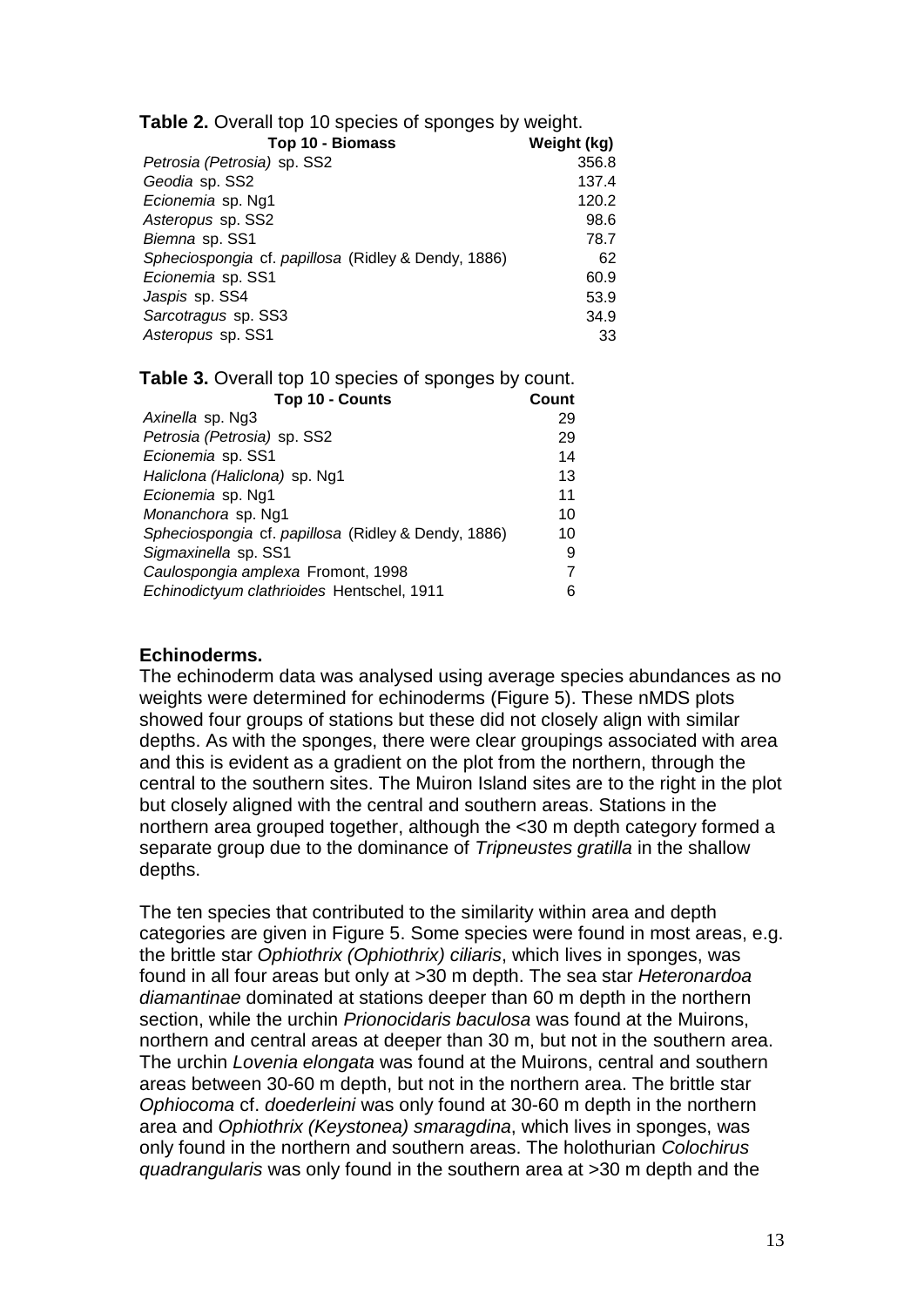brittle star *Ophiothrix (Keystonea) martensi* was only found in the central and southern areas. Note that sampling effort differed across the four areas with least sampling at the Muirons.

Five of the 10 species that contributed to the similarity within each area and depth were also some of the most abundant echinoderm species collected in this study (Table 4). These were the brittle stars *Ophiothrix (Keystonea) smaragdina, Ophiothrix (Ophiothrix) ciliaris, Ophiothrix (Keystonea) martensi,*  the urchin *Prionocidaris baculosa* and the seastar *Heteronardoa diamantinae.* The other five most abundant species collected in this study were the brittle stars *Ophiactis savignyi, Ophiothela danae*, which is found on gorgonians, and *Gymnolophus obscura,* which is parasitic on crinoids, and the urchins *Acanthocidaris maculicollis*, found in sponges, and *Clypeaster virescens* which is parasitic on crinoids*.*

The echinoderm species collected in this study were compared with species collected in three studies previously undertaken in the region, deepwater >100 m off Ningaloo reef tract (WA Museum in collaboration with CSIRO, M<sup>c</sup>Ennulty et al., in prep), Exmouth Gulf <30 m depth (WA Museum and WA Fisheries, Kangas et al., 2007), and shallow reef fieldwork (WA Museum, Appendix 3). Only 38 of the 227 species collected in this study were also found in the deeper stations off Ningaloo, 26 of the species were found in shallow depths in Exmouth Gulf, and most species overlap was with the shallow reef study with 87 species in common between these two surveys. This suggests that the deepwater fauna (>100 m) is different from the mid-depth areas sampled in this study. The shallow water reef echinoderms tend to be widely occurring Indo-Pacific species and the middle depths sampled in this study have a North West shelf faunal component (L. Marsh, pers. comm.) not usually found in shallow diving depths (<30 m).

Taxonomic characterisation of the echinoderm species identified in this study has indicated the presence of a significant number of new species. The urchin *Rhynobrissus* sp. was relatively common in deeper depths (around 100 m) and occurred in approximately equal abundance to *Rhynobrissus tumulus* and *R. hemiasteroides* (A. Miskelly, pers. comm)*.*

Six of the species in the sea star family Ophidiasteridae are undescribed species (one species in the genus *Fromia*, one in the genus *Ophidiaster*, and four in the genus *Tamaria* (L. Marsh, pers. comm). One goniasterid appears to be an undescribed genus and species, and eight other species of sea star are also probably new species: *Astromesites* sp., *Astropecten* sp., aff. *Perissogonaster* sp., *Stellaster* sp., *Goniodiscaster* sp., *Asterodiscides* sp., *Pteraster* sp., and *Allostichaster* sp. (L. Marsh, pers. comm).

The number of ophiuroid species in this study is an underestimate as several problematic species complexes in the genera *Amphiura*, *Ophiactis*, *Ophiothrix* and *Macrophiothrix* have only been identified to genus. There are several ophiuroids that are likely to be new species including a common *Ophiocoma* species that appears to be an intermediate between *O. doederleinii* (annulated arm spines) and *O. brevipes* (small arm spines). Two specimens of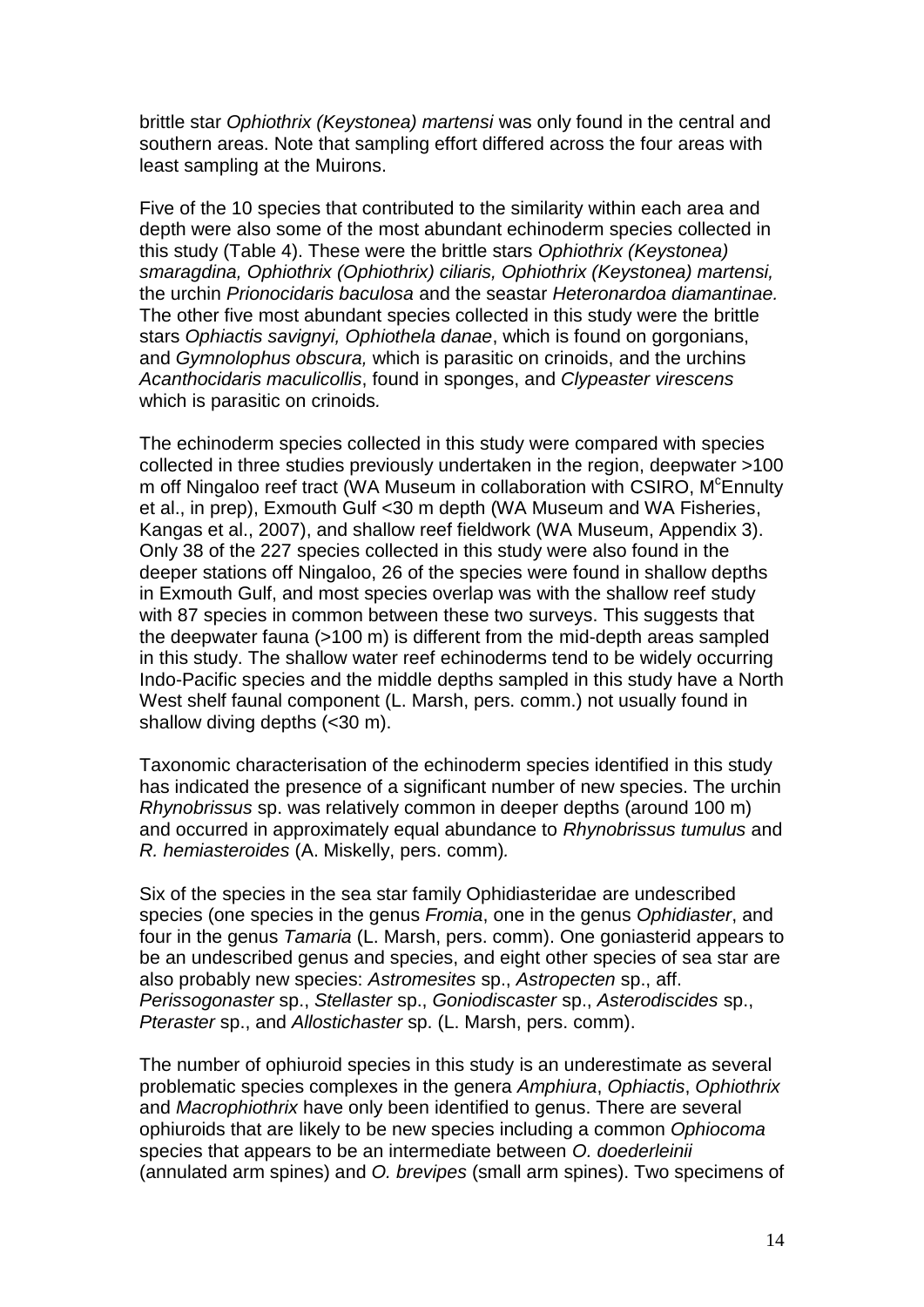a fissiparous six-armed *Ophiomyxa* were found as well as an undescribed species of *Ophionereis* that is part of a complex of shelf-dwelling species occurring from WA to Tonga. There are likely further new species amongst the ophiuroid material identified to genus (T. O'Hara, pers. comm).

Three holothurian species could only be identified to genus and one phyllophorid probably belongs to a new genus and is a new species. Of the few holothurian species collected, several are probably undescribed as they could not be identified from available literature. One species of holothurian, *Ohshimella ehrenbergi* is recorded for the first time from Australia. This was first described from the Red Sea and is known from the Indian Ocean and the Xisha Islands in the South China Sea. *Actinopysa miliaris* is recorded from WA for the first time. The greatest depth of six species (*Actinopysa miliaris, Holothuria (Halodeima) edilus, Actinocucumis typica, Plesiocolochirus violaceus, Cladolabes acicula* and *C. schmeltzii*) is increased by > 20 metres (L. Marsh, pers. comm).

In addition,this study found new distributional ranges for some sea star species. For instance, two continental shelf species *Luidia savignyi* and *Leiaster glaber* are recorded from Australia for the first time although the latter species was also found in the deepwater (>100 m depth) study with CSIRO (Appendix 3). *Acanthaster brevispinus* is newly recorded from Western Australia. This species is found on soft substrates and is not a coral predator (L. Marsh, pers. comm). The brittle star *Ophiomastix elegans* had been reported only twice before, from Indonesia and Keeper Reef, Great Barrier Reef but has now been collected in this study, a first record for Western Australia (T. O'Hara, pers. comm). Some interesting and unusual ophiuroid species were also found. The rare sexually dimorphic *Ophiosphaera insignis* was found three times, always with a dwarf male placed over the mouth of the female. Two species that are parasitic or commensal on crinoids were common, the colourful *Ophiomaza cacaotica* and the rare *Gymnolophus obscura* (T. O'Hara, pers. comm).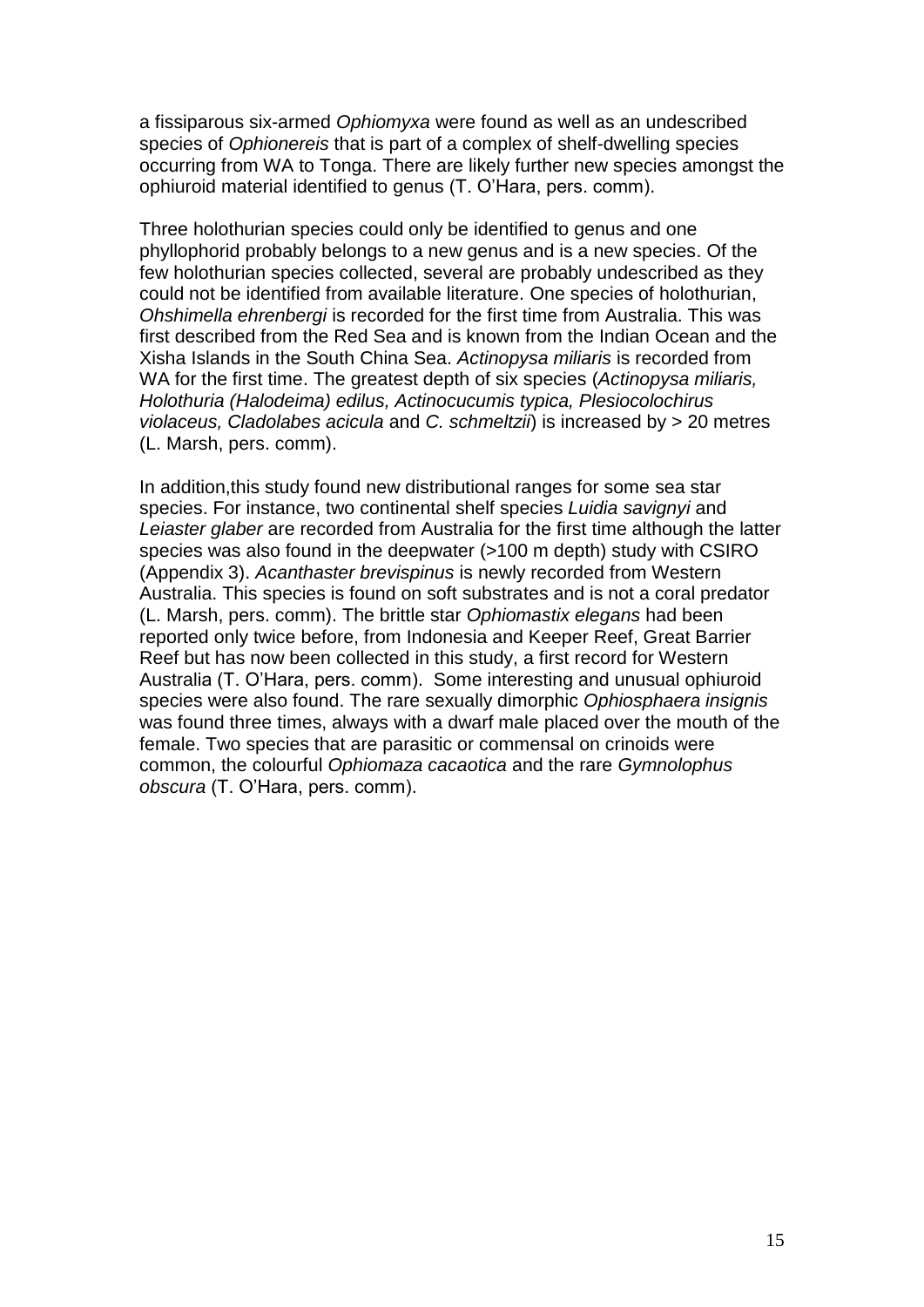

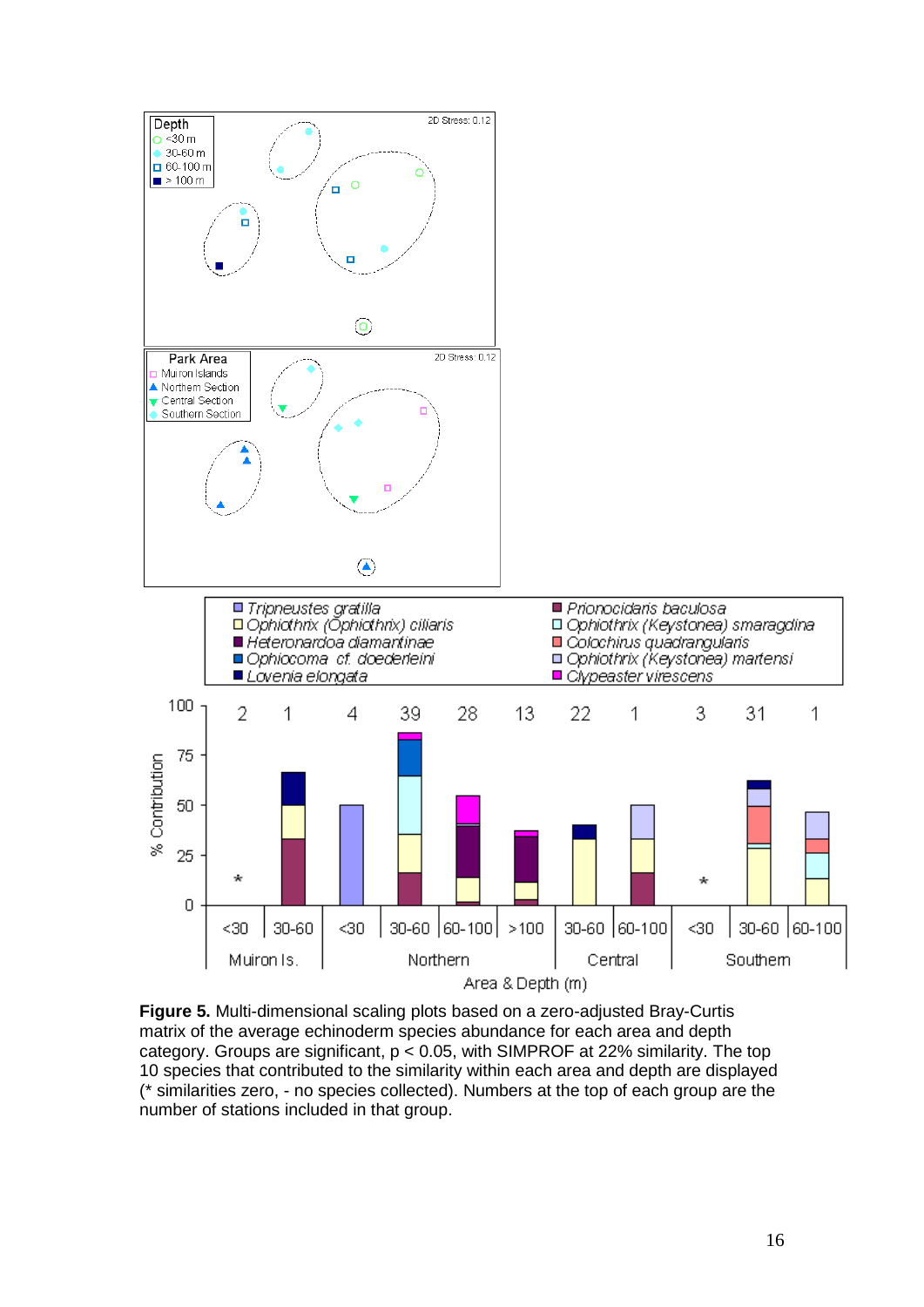**Table 4.** Overall top 10 abundant echinoderms.

| Top 10                                           | Count |
|--------------------------------------------------|-------|
| Ophiothrix (Keystonea) smaragdina Studen, 1883   | 136   |
| Ophiothrix (Ophiothrix) ciliaris (Lamarck, 1816) | 119   |
| Ophiactis savignyi (Müller & Troschel, 1842)     | 85    |
| Ophiothela danae Verrill, 1869                   | 35    |
| Ophiothrix (Keystonea) martensi Lyman, 1874      | 35    |
| Clypeaster virescens Doderlein, 1885             | 32    |
| Acanthocidaris maculicollis (De Meijere, 1904)   | 29    |
| Prionocidaris baculosa (Lamarck, 1816)           | 21    |
| Heteronardoa diamantinae Rowe, 1976              | 20    |
| Gymnolophus obscura (Ljungman, 1867)             | 19    |
|                                                  |       |

### **Molluscs.**

The mollusc data was analysed using the complete dataset, which consisted of a number of taxa identified only to family (Figure 6), with a subset of these identified to species (Figure 7). Both analyses used average abundances as no weights were recorded for molluscs. The nMDS plots of average family abundances showed two clusters of stations that did not closely align with depth or area categories (Figure 6). The top ten families that contributed to the similarity within area and depth categories are given in Figure 6. Some families contributed to the similarity in all four areas at depths >30 m, e.g. the Muricidae, while other families dominated in fewer areas e.g. the sand dwelling Mactridae occurred in the southern area at <60 m depth, and hardsubstrate oysters of the Ostreidae were only found in the central and southern areas.

When the species dataset was examined four clusters were found across depth and area categories (Figure 7) suggesting that the higher taxonomic resolution to the level of species was giving important additional information. The four clusters generated did not align with depth categories but as for the sponges and echinoderms they did align with area categories. All the northern stations grouped together with one central area, while two of the southern stations grouped together and the other with the central area and a Muiron Islands category. One Muiron Islands category was separated from all other clusters.

When the top 10 species that contributed to the similarities were listed (Figure 7) some of these dominated only in a particular area and depth, e.g. the bivalve *Spondylus* sp. cf. *S. asperrimaus* at 30-60 m depth at the Muiron Islands, and the scallop *Scaeochlamys* sp. 1 at depths >30 m in the northern area. The gastropod *Xenophora cerea* was dominant in the northern area between 30-60 m depth and *Cypraea cernica* and *Latirus turritus* in the central area between 30-100 m depth. *Oliva ornata* was only found in the southern area and *Chicoreus cervicornis* in the northern area, as was *Bursa granularis* and *Pterynotus acanthopterus.* Only *Tudivasum* sp. cf. *T. spinosa* was found in more than one area, occurring in both the Muiron Islands and central area.

Five of the 10 species that contributed to the similarities within each area and depth also belonged to some of the most abundant molluscan families found in this study (Table 6). The remaining five most abundant species were *Cronia*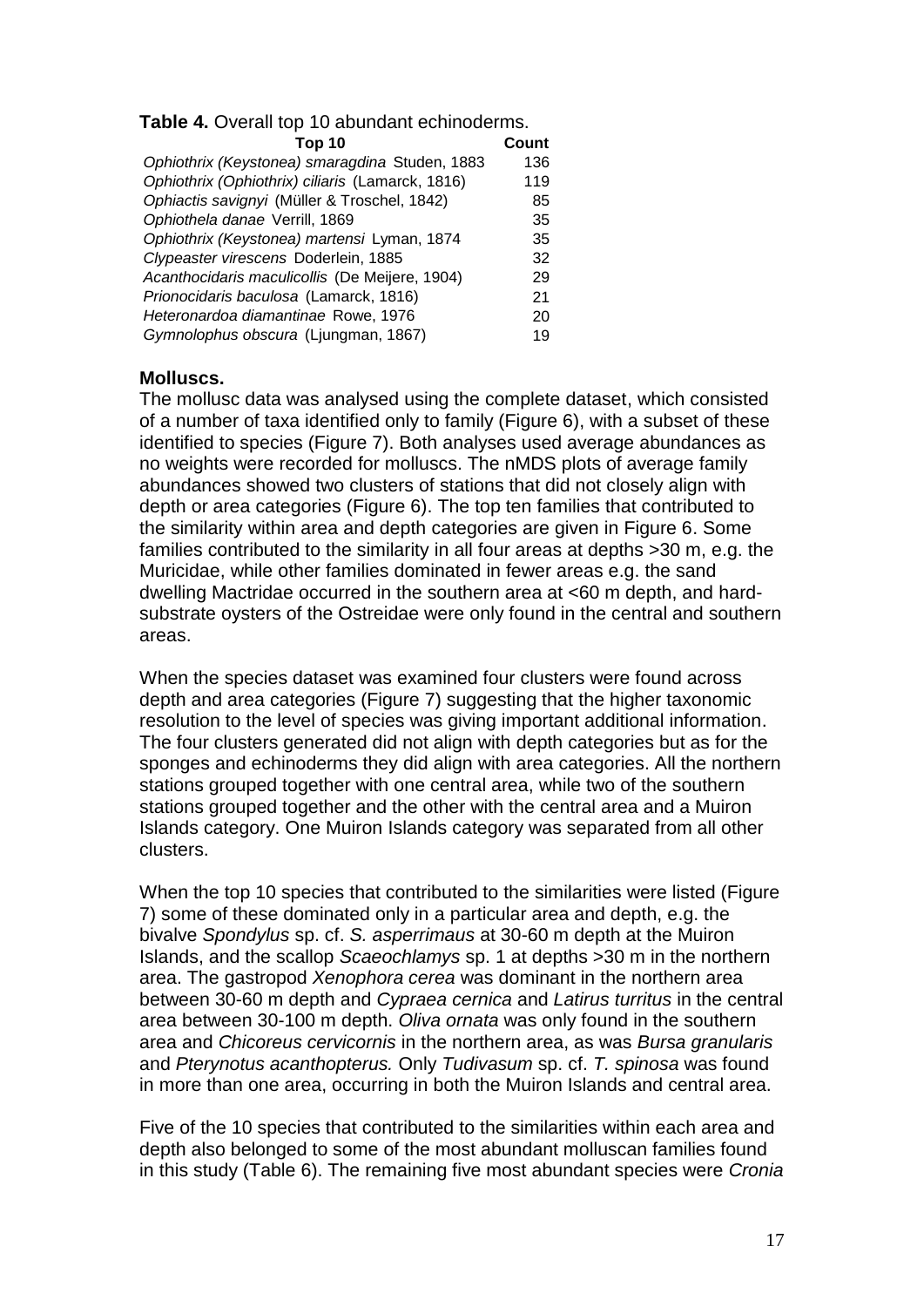### *avellana, Barbatia (Acar) plicata, Tutufa bufo, Coralliophila radula* and *Glycymeris persimilis.*

The three most abundant mollusc families were the Ark shells, the muricids and the trochids (Table 5). The trochids comprise a very speciose family in Australia. Most species are herbivores with a very few feeding on sponges and one or two species being nestling filter feeders in sand. Muricids are carnivores and largely predators on other organisms such as molluscs, barnacles or worms, and the arcids are filter feeding bivalves, of which some are epifaunal on soft substrates. Ark shells can be very abundant when a suitable habitat is available e.g. sponge or coral. Others are byssally attached to hard substrates and some of these are almost infaunal occurring in overgrown crevices of massive corals.

The 236 mollusc taxa collected in this study were compared with live-taken taxa collected in four studies previously undertaken in the region, Ningaloo Reef < 20 m depth (WA Museum as part of CReefs), deepwater >100 m off Ningaloo reef tract (WA Museum in collaboration with CSIRO, M<sup>c</sup>Ennulty et al., in prep), Exmouth Gulf <30 m depth (WA Museum and WA Fisheries, Kangas et al., 2007), and shallow reef fieldwork (WA Museum, Appendix 4). Only 14 of the 236 taxa collected in this study were recorded from <20 m on Ningaloo Reef; 14 species were in common with deeper stations off Ningaloo, 14 were found in shallow depths in Exmouth Gulf, and four on Ningaloo reef. However, this last study only incorporates three families, the Pectinidae, Veneridae, and Volutidae. Although these comparisons are restricted due to the identification of many families from the current study not progressing to species level, there is a low degree of overlap between studies from different depths and habitats in the Ningaloo region. This suggests that the mollusc fauna collected in this study is significantly different from that of the surrounding deeper and shallower areas.

At least three species found in this study are thought to be new to science: *Septifer* sp., *Chicoreus* sp. and *Scaeochlamys* sp. 1.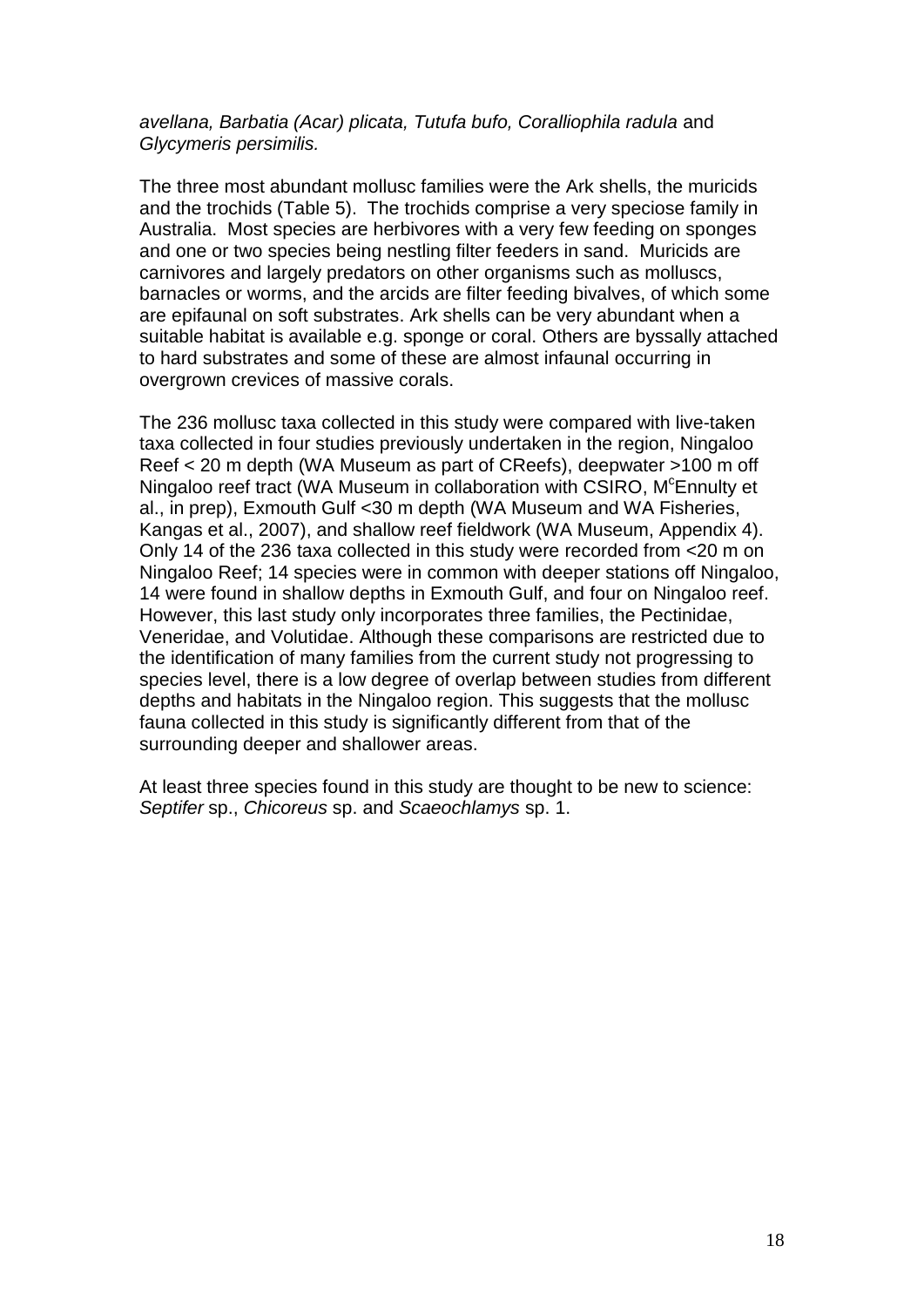



**Figure 6.** Multi-dimensional scaling plots based on a zero-adjusted Bray-Curtis matrix of the average mollusc family abundance for each area and depth. Groups are significant, p < 0.05, with SIMPROF at 20% similarity. The top 10 families that contributed to the similarity within each area and depth are displayed (\* similarities zero, - no species collected). Numbers at the top of each group are the number of stations included in that group.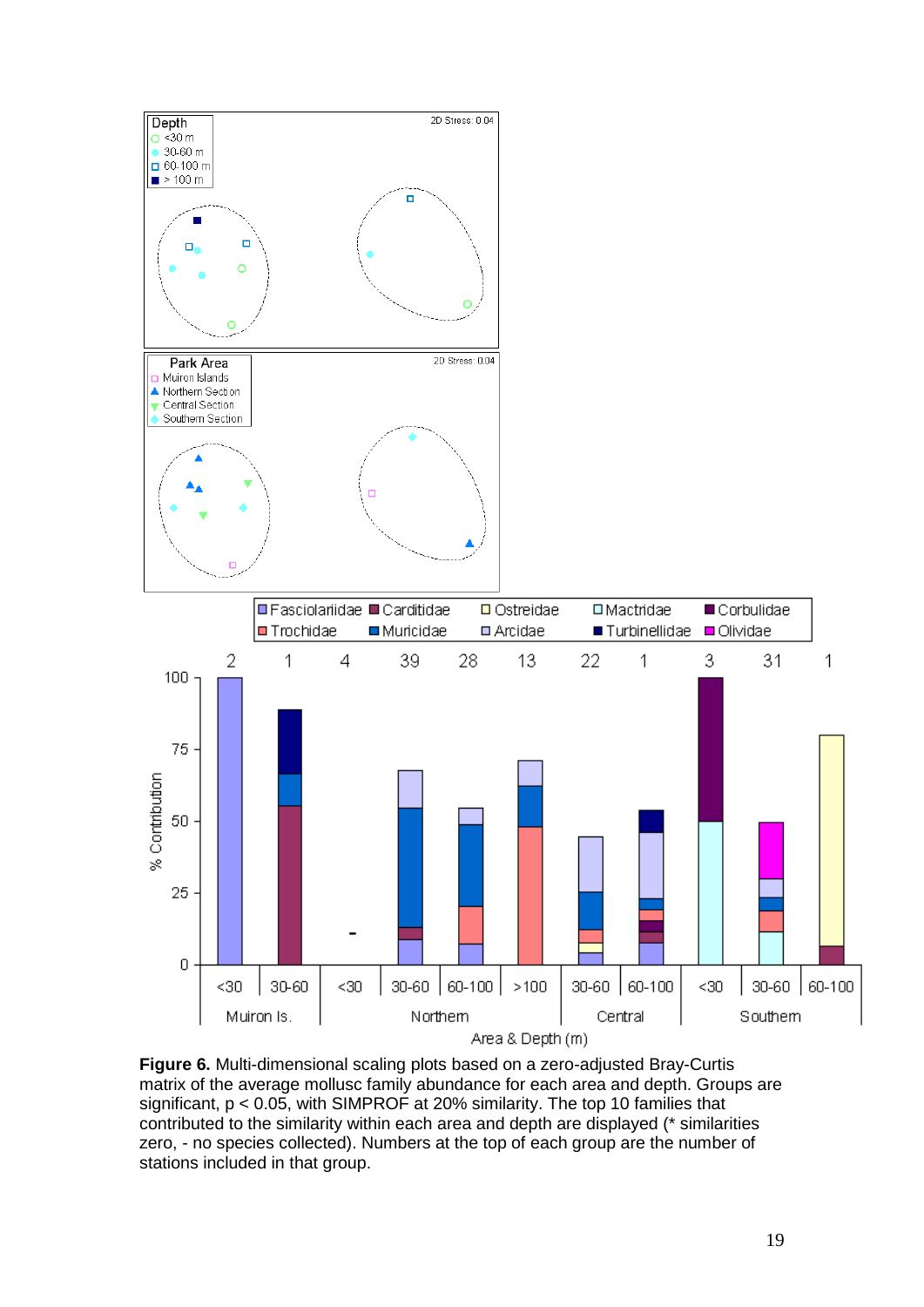

**Figure 7.** Multi-dimensional scaling plots based on a zero-adjusted Bray-Curtis matrix of the average mollusc species only abundance for each area and depth. Groups are significant, p < 0.05, with SIMPROF at 18% similarity. The top 10 species that contributed to the similarity within each area and depth are displayed (\* similarities zero, - no species collected). Numbers at the top of each group are the number of stations included in that group.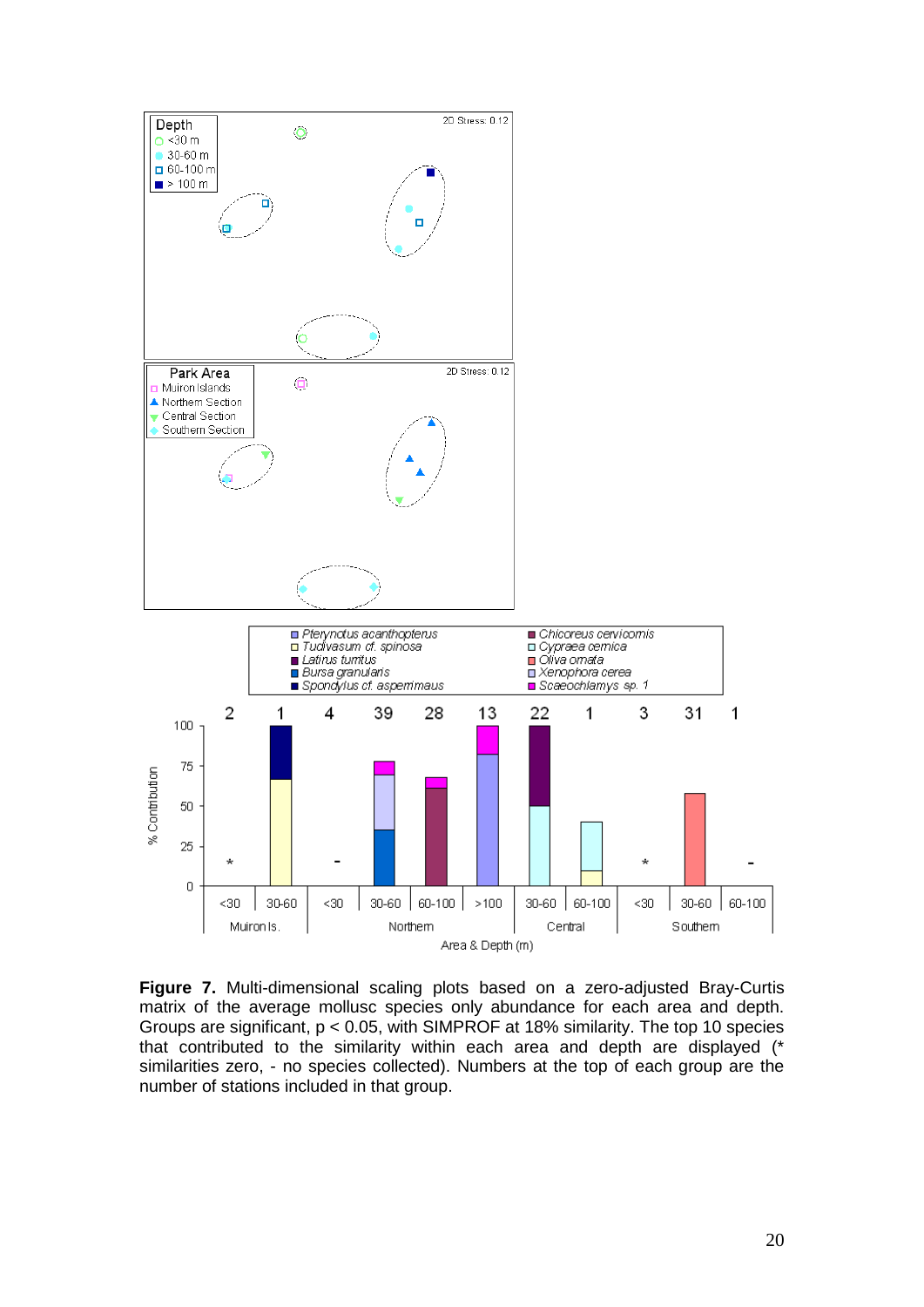| Top 10 - Families | Count |
|-------------------|-------|
| Arcidae           | 531   |
| Muricidae         | 147   |
| Trochidae         | 130   |
| Limidae           | 92    |
| Fasciolariidae    | 53    |
| Bursidae          | 47    |
| Buccinidae        | 46    |
| Pteriidae         | 46    |
| Cypraeidae        | 36    |
| Pectinidae        | 29    |
|                   |       |

**Table 5.** Top 10 most abundant mollusc families

**Table 6.** Top 10 most abundant mollusc species (for those specimens identified to species level).

| Top 10 - Species                        | Count |
|-----------------------------------------|-------|
| Chicoreus cervicornis (Lamarck, 1822)   | 24    |
| Bursa granularis (Röding, 1798)         | 17    |
| Cronia avellana (Reeve, 1846)           | 10    |
| Cypraea cernica Sowerby, 1870           | 10    |
| Oliva ornata Marrat, 1867               | 10    |
| Barbatia (Acar) plicata (Dillwyn, 1817) | 9     |
| Tutufa bufo (Röding, 1798)              | я     |
| Coralliophila radula (Adams, 1855)      | 8     |
| Glycymeris persimilis (Iredale, 1939)   | 8     |
| Scaeochlamys sp. 1                      | 8     |

When the top 10 taxa by abundance of individuals of each phylum were listed for each of the four area categories, it was apparent that some species were dominant in more than one area, but their abundance could be very different, e.g. *Ophiothrix (Keystonea) smaragdina* had high abundance (116 individuals) in the northern area compared to 9 and 11 individuals in the central and southern areas respectively (Table 7). This was also seen in the sponges e.g. *Petrosia (Petrosia)* sp. SS2 with 21 individuals in the northern section compared to four in each of the central and southern areas. Other species were only dominant in one area e.g. the sponges *Haliclona (Haliclona)* sp. Ng1 and *Sigmaxinella* sp. SS1 and the echinoderms *Clypeaster virescens* and *Acanthocidaris maculicollis* were in high numbers in the northern area, but were not found in high numbers in the other areas (Table 7).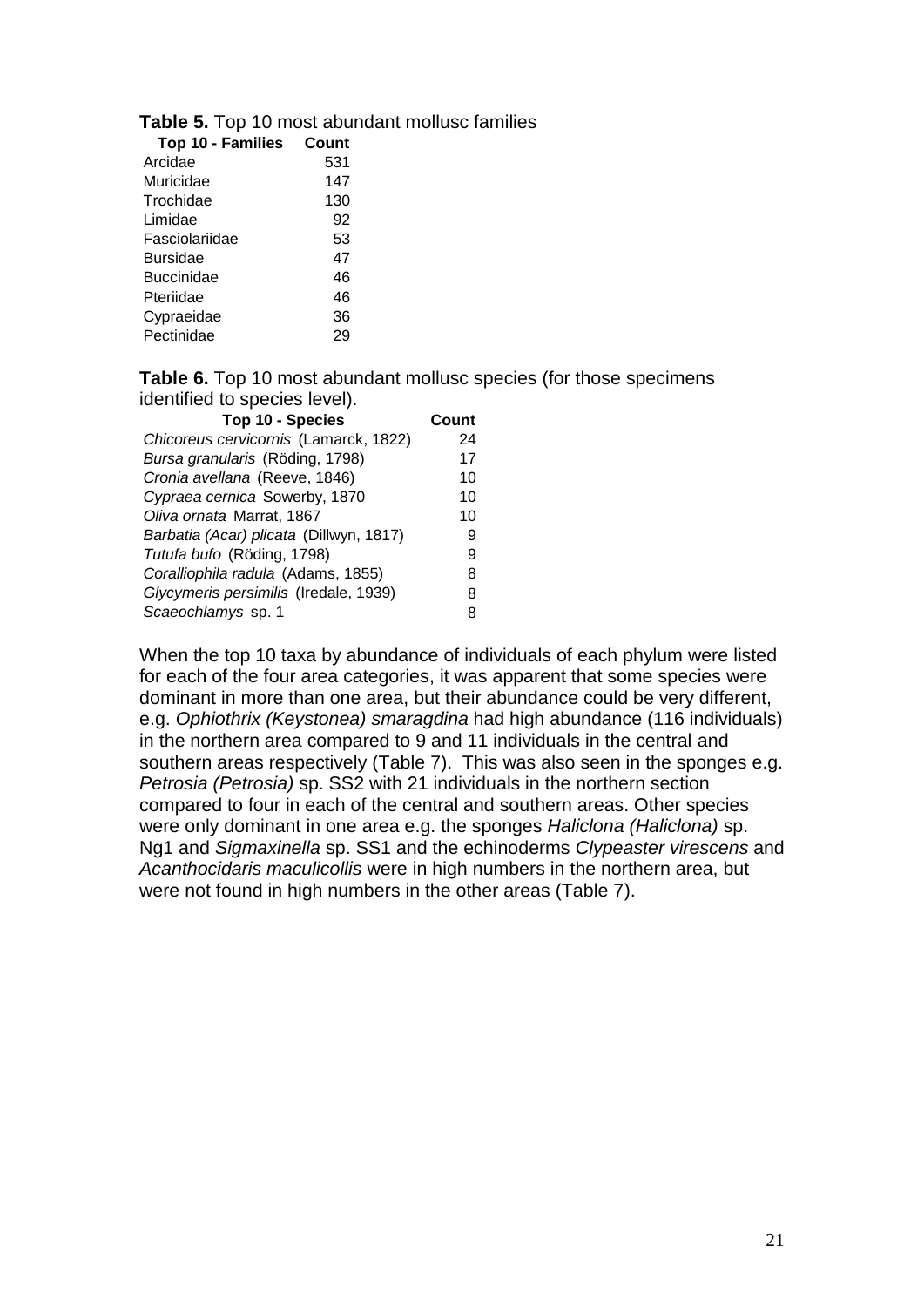# **Table 7. Top 10 taxa of each phylum for four area categories used in this study.**

| Porifera                           |            | Echinodermata                        |            | <b>Mollusca</b>            |                         |
|------------------------------------|------------|--------------------------------------|------------|----------------------------|-------------------------|
| Taxa                               | Count Taxa |                                      | Count Taxa |                            | Count                   |
| <b>Muiron Islands</b>              |            |                                      |            |                            |                         |
| Axinella sp. Ng3                   |            | 13 Rhynobrissus hemiasteroides       |            | 3 Arcidae spp.             | 13                      |
| Monanchora sp. Ng1                 |            | 1 Lovenia elongata                   |            | 2 Coralliophila radula     | 8                       |
| Oceanapia sp. Ng1                  |            | 1 Nacospatangus interruptus          |            | 2 Glycymeris persimilis    | 8                       |
|                                    |            | Prionocidaris baculosa               |            | 2 Carditidae spp.          | 5                       |
|                                    |            | Dictenophiura stellata               |            | 1 Cypraea helvola          | 4                       |
|                                    |            | Eucidaris metularia                  |            | 1 Pyrene turturina         | 3                       |
|                                    |            | Holothuria (Halodeima) edilus        |            | 1 Coralliophila neritoidea | $\overline{2}$          |
|                                    |            | Linckia guildingi                    |            | 1 Cypraea cernica          | $\overline{2}$          |
|                                    |            | Ophiocoma cf. doederleini            |            | 1 Lima spp.                | $\overline{2}$          |
|                                    |            | Ophionereis porrecta                 |            | 1 Tudivasum cf. spinosa    | $\overline{2}$          |
| Northern                           |            |                                      |            |                            |                         |
| Petrosia (Petrosia) sp. SS2        |            | 21 Ophiothrix (Keystonea) smaragdina |            | 116 Arcidae spp.           | 406                     |
| Haliclona (Haliclona) sp. Ng1      |            | 11 Macrophiothrix spp.               |            | 76 Clanculus spp.          | 69                      |
| Axinella sp. Ng3                   |            | 10 Ophiactis savignyi                |            | 69 Arca spp.               | 66                      |
| Ecionemia sp. Ng1                  |            | 7 Ophiothrix (Ophiothrix) ciliaris   |            | 61 Muricidae spp.          | 40                      |
| ORDER: Lithistida spp.             |            | 7 Ophiothrix spp.                    |            | 34 Limidae spp.            | 28                      |
| Sigmaxinella sp. SS1               |            | 7 Clypeaster virescens               |            | 32 Trochidae spp.          | 25                      |
| lotrochota acerata                 |            | 6 Acanthocidaris maculicollis        |            | 29 Chicoreus cervicornis   | 24                      |
| Raspailia (Parasyringella) sp. Ng1 |            | 6 Ophiothela danae                   |            | 25 Pteriidae spp.          | 21                      |
| Monanchora sp. Ng1                 |            | 5 Heteronardoa diamantinae           |            | 20 Morula spp.             | 17                      |
| Caulospongia amplexa               |            | 4 Prionocidaris baculosa             |            | 17 Pteria spp.             | 16                      |
| Central                            |            |                                      |            |                            |                         |
| Petrosia (Petrosia) sp. SS2        |            | 4 Ophiothrix (Ophiothrix) ciliaris   |            | 31 Arcidae spp.            | 14                      |
| Caulospongia amplexa               |            | 3 Ophiactis savignyi                 |            | 13 Arca spp.               | 9                       |
| Thorecta sp. Ng1                   |            | 3 Ophionereis porrecta               |            | 12 Cypraea cernica         | 5                       |
| Xestospongia sp. Ng1               |            | 3 Macrophiothrix spp.                |            | 9 Astele spp.              | $\overline{\mathbf{4}}$ |
| Xestospongia sp. Ng4               |            | 3 Ophiothrix (Keystonea) smaragdina  |            | 9 Limidae spp.             | $\overline{4}$          |
| Acanthella sp. Ng3                 |            | 1 Ophiomastix elegans                |            | 8 Engina spp.              | 3                       |
| Acanthodendrilla sp. Ng1           |            | 1 Ophiothrix (Keystonea) martensi    |            | 6 Gastrchaenidae spp.      | 3                       |
| Axinella sp. Ng3                   |            | 1 Ophiothrix (Keystonea) spp.        |            | 6 Pectinidae spp.          | 3                       |
| Crella (Yvesia) sp. SS2            |            | 1 Amphiura (Amphiura) sp.            |            | 5 Pleurobranchidae spp.    | 3                       |
| Desmacidon sp. Ng1                 |            | 1 Amphiura spp.                      |            | 5 Cypraea caurica          | $\overline{2}$          |
| <b>Southern</b>                    |            |                                      |            |                            |                         |
| Spheciospongia cf. papillosa       |            | 8 Ophiothrix (Ophiothrix) ciliaris   |            | 26 Limidae spp.            | 46                      |
| Ecionemia sp. SS1                  |            | 6 Macrophiothrix spp.                |            | 20 Mactridae spp.          | 21                      |
| Axinella sp. Ng3                   |            | 5 Ophiothrix (Keystonea) martensi    |            | 19 Ostreidae spp.          | 15                      |
| Ecionemia sp. Ng1                  |            | 4 Temnopleurus michaelseni           |            | 17 Clanculus spp.          | 13                      |
| Geodia sp. SS2                     |            | 4 Ophiactis spp.                     |            | 16 Astele spp.             | 12                      |
| Petrosia (Petrosia) sp. SS2        |            | 4 Rhynobrissus tumulus               |            | 13 Oliva ornata            | 10                      |
| Biemna sp. SS2                     |            | 3 Echinolampas ovata                 |            | 11 Barbatia (Acar) plicata | 9                       |
| Crella (Yvesia) sp. SS2            |            | 3 Ophiothrix (Keystonea) smaragdina  |            | 11 Arcidae spp.            | 9                       |
| Ecionemia sp. SS3                  |            | 3 Ophiacantha clavigera              |            | 9 Cronia avellana          | 8                       |
| lotrochota cf. baculifera          |            | 3 Ophiothela danae                   |            | 9 Bursa granularis         | $\overline{7}$          |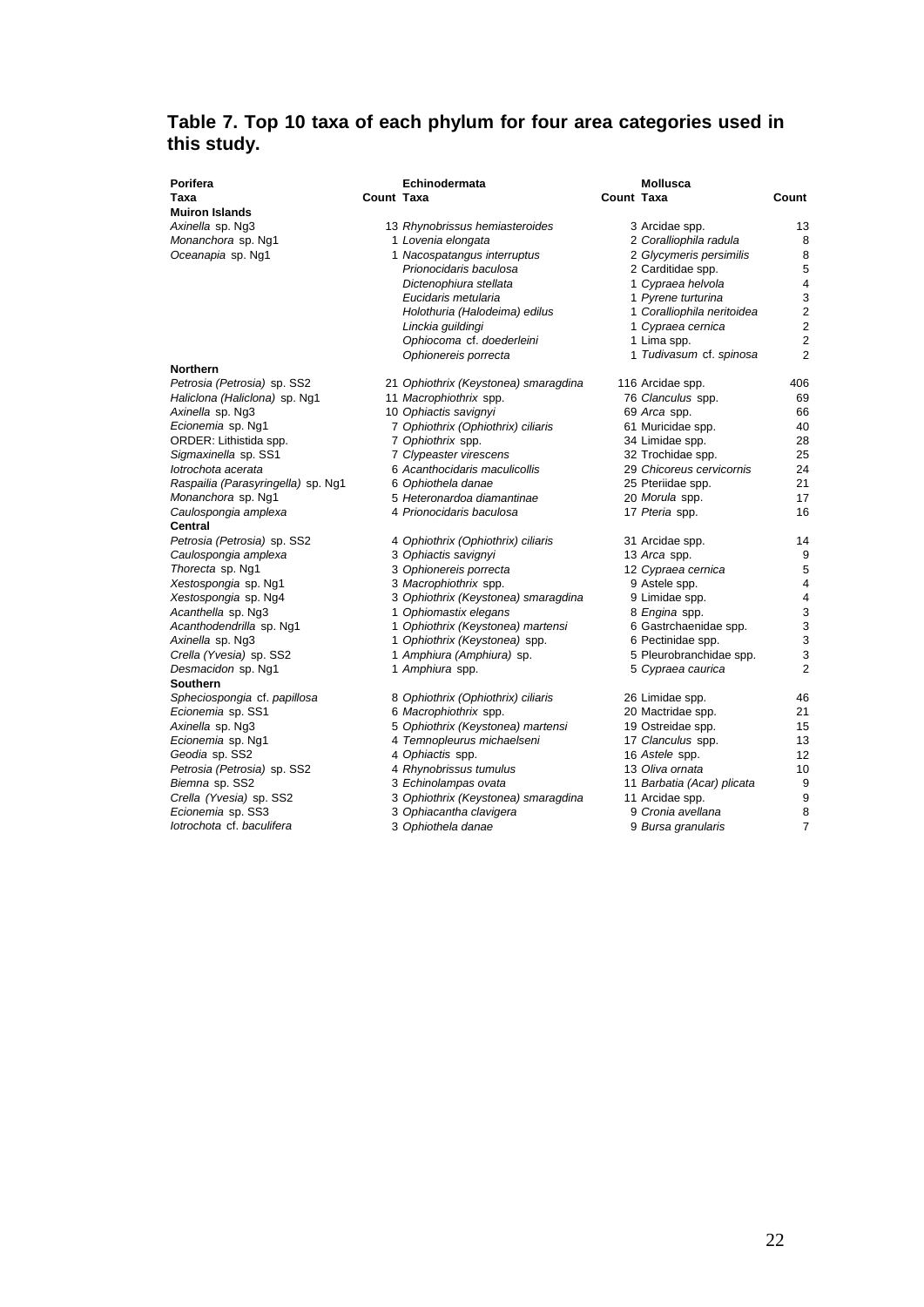## **Discussion.**

The total number of taxa identified in this study was 618 comprising 155 species of sponge, 227 echinoderms and 236 molluscs from 145 stations sampled.

**Sponges.** The collection was dominated by biomass of sponges. Of the 145 stations sampled in this project, the samples from 126 stations contained sponges. A total of 155 sponge species were recorded as dominant i.e. within a sled tow at a station the weight of a species was ≥1 kg. This finding supports the suggestion that the sponges are the dominant component of the filter feeding communities off the Ningaloo reef tract. In addition nMDS plots grouped the stations into five clusters based on the dominant sponge species present. Some of these clusters were from a single area in the park e.g. all northern stations at <60 m depth, and all southern stations <100 m depth formed two distinct groups. Other clusters included stations with a range of depths across different latitudinal areas. These results suggest that the distributions of some of these species may be constrained by depth or that some species require specific habitat characteristics found only in particular areas of the Ningaloo region. This result can be more fully explored when a synthesis analysis is undertaken that combines habitat and fish assemblage data.

The results also show that dominant species change latitudinally across areas of the marine park, for instance, *Spheciospongia* cf. *papillosa* was found in the southern area below Amherst Point and *Ecionemia* sp. SS1 was found to dominate in the northern area north of Point Cloates. Other species were more widespread e.g. *Petrosia (Petrosia)* sp. SS2 occurred along the reef tract but was particularly dominant in the northern and central areas. Some species contributed significantly to the overall faunal biomass in the area, e.g. almost 360 kgs of *Petrosia (Petrosia)* sp. SS2 was sampled from stations in this study. This massive species would be a major habitat contributor in the filter feeding communities of this region.

Comparison of the sponge species collected in this study with those collected from studies in adjacent depths and habitats demonstrate that the majority of the species (~80%) were not found in deeper waters off Ningaloo, or in Exmouth Gulf. However, 35 of these species (26%) were found in depths >100 m further south along the Western Australian coastline. No comparative studies are available north of Ningaloo, but deeper water sponges from the northwest are currently being identified and will be available for comparison in the future.

The majority of the sponge species found in this study have not been identified to known species. In large part this is because the sponges of WA are still poorly known and described. A series of revisions of some of the dominant genera are required along with descriptions of new species, and these are tasks beyond the timeframe and scope of this study. However it is highly likely that many of the species recorded here are new to science. This study has resulted in the first comprehensive collection of sponges from this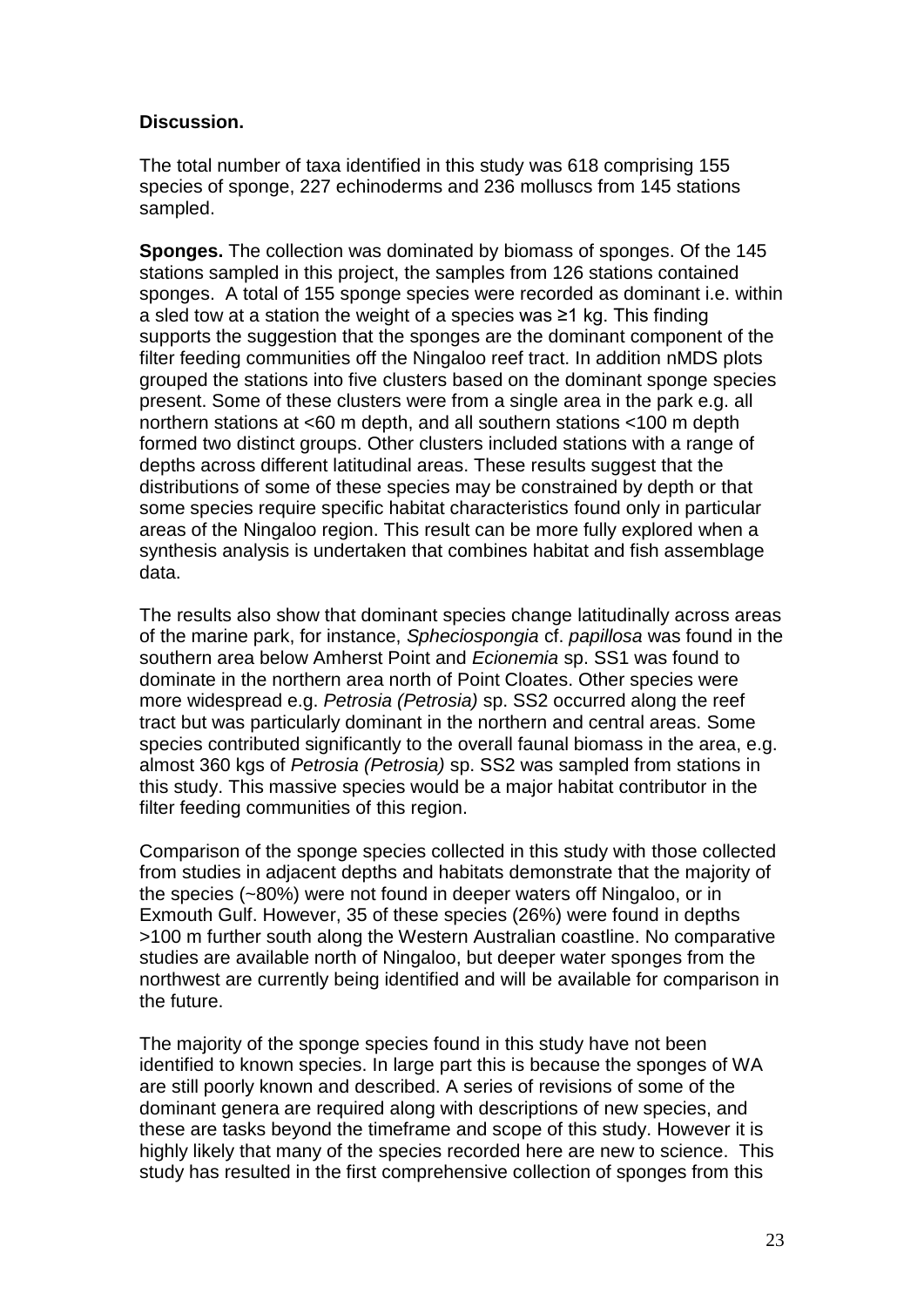region and has provided a basis for ongoing taxonomic and biogeographic studies of these dominant filter feeders.

**Other sessile taxa.** Very few cnidarians dominated the filter feeding biomass collected in this project with the weight of these taxa being low. Occasionally other sessile taxa comprised a significant component of the biomass collected e.g. an ascidian at station 53, a bryozoan at station 54 and a coral species at station 60.

**Echinoderms.** Echinoderms were reported from 120 of the 145 stations examined in this study. All echinoderms have been examined and a total of 227 taxa have been identified. The most speciose class of echinoderms was the brittle stars with 69 taxa. This number is considered to be an underestimate as there were several problematic species complexes in four genera which will yield additional species with further taxonomic study (T. O'Hara, pers. comm.). The sea stars, urchins and crinoids had similar numbers of species (61 sea stars, 40 urchins and 34 species of crinoids) and there were 23 taxa of holothurians recorded.

NMDS plots grouped the stations into four clusters based on species present, with stations in the northern area (from Point Cloates northwards) being composed of similar species. Based on the samples of the echinoderm fauna the remainder of the stations did not separate on area or depth suggesting that many echinoderm species may be widespread within the study area. This was the case for one of the most abundant species of brittle star, *Ophiothrix (Ophiothrix) ciliaris*, which was found in all surveyed areas of the park. This species and *O. (Keystonea) smaragdina* were the two most common brittle star species in this study with 119 and 136 individuals being recorded respectively, and both these species are associated with sponges (L. Marsh, pers. comm.), adding weight to the suggestion the sponges dominate the hard substrata off the reef edge at Ningaloo. Two other less common ophiotrichid species found in this study are also associated with sponges: *Ophiothrix (Ophiothrix) exigua* and *O. (Placophiothrix) lineocaerulea*. Two species are associated with cnidarians: *Ophiothela danae* is usually found entwined in gorgonians and *Ophiogymna* species are found in soft corals, while *Opriomaza cacaotica* and *Gymnolophus obscura* occur on comasterid crinoids.

Most of the ophiuroid species recorded in this study are typical of tropical shelf environments in the north-west of Australia, with a mixture of hard substrate cryptofauna and soft-sediment epifauna and infauna (T. O'Hara, pers. comm.). Several were coral reef species such as *Macrophiothrix callizona*, *M. robillardi* and *Ophiocoma brevipes*, which had previously been reported in very shallow depths (<2 m), but were found in 40-75 m depth in this study (L. Marsh, pers. comm.). Of these species only one (*M. callizona*) has previously been reported from Ningaloo reef. A few species were more typical of southern Australia, such as *Amphiura dolia*, *Ophiactis tricolor*, and *Ophiacantha clavigera* (T. O'Hara, pers. comm.). Three ophiuroid species in this study are considered endemic to north-western Australia: *Ophiothrix (Placophiothrix) lineocaerulea*, which was previously known from the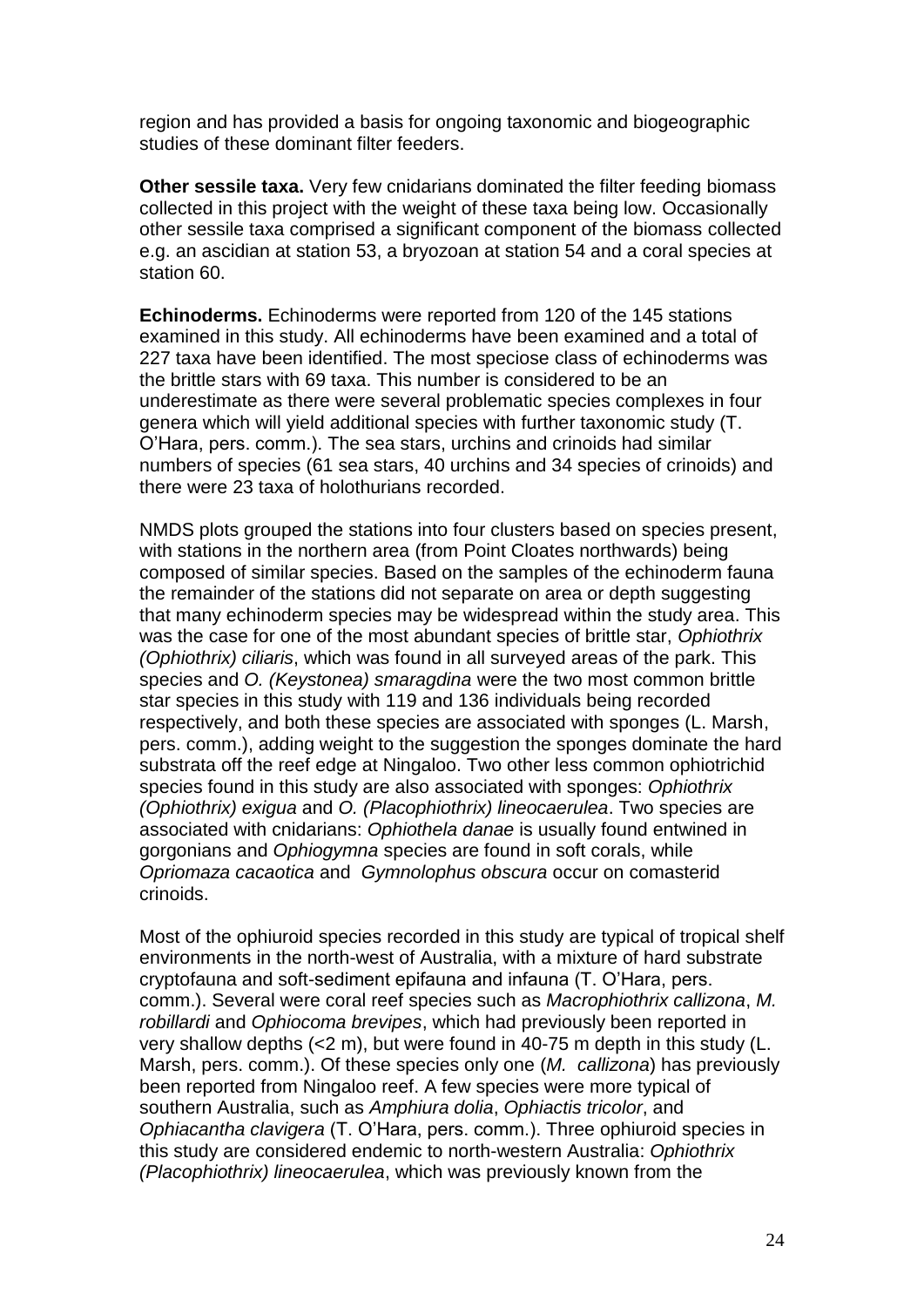Montebello Islands to the Kimberley (L. Marsh, pers. comm.), *Ophiolepis unicolor* and *Ophiothrix smaragdina* (T. O'Hara, pers. comm.).

The Asteroidea (sea stars) consisted predominantly of shallow water coral reef species with 35 of the 61 asteroid species recorded in this study having also been reported from previous studies on Ningaloo reef. Many of the species were soft substrate asteroids which may suggest the sled occasionally went over soft bottom, or the sediment cover over pavements was sufficient to accommodate these species. Distribution data shows that 18 of the asteroid species found in this study are tropical Indo-West Pacific species, 16 are found in northern Australia and south-east Asia, three are endemic to northern Australia, and only two (possibly three) are southern temperate species (L. Marsh, pers. comm.).

The small collection of holothurians consisted almost entirely of tropical species. No southern temperate species were reported from this study unless the tentatively identified *Australocnus occiduus* proves to be correct. This species has not previously been found north of Jurien Bay. There are no endemic west coast species as far as is known, and only one species, *Loisettea amphictena,* is endemic to north-western Australia. Of the known holothurian species most are widespread Indo-west Pacific species with four species from northern Australia and the Indian Ocean and three from northern Australia and south-east Asia (L. Marsh, pers. comm.).

These findings indicate that the Ningaloo echinoderm fauna consists predominantly of tropical shelf or reef species that are largely Indo-West Pacific with a second strong northern component, and a minor southern component with few southern temperate species found in this study.

The large number of possible new species, at least 25, and distribution records found in this study reflect the minimal sampling of deeper communities off the reef edge on the NW coast of Australia (T. O'Hara, pers. comm.).

**Molluscs.** Almost 240 species of molluscs were collected from 97 of the 145 stations sampled by benthic sleds. Of these, 103 have been identified to species, 35 have tentatively been identified to that level, of which at least three are considered to belong to new and undescribed species. Of the remaining species, 53 have currently been identified to the generic level. The remaining species have not yet been identified beyond the family level.

Statistical analyses of the mollusc data highlighted the importance of resolving taxonomic identifications to the highest level possible. The analyses undertaken on molluscan families did not give the same level of discrimination as the species dataset. NMDS plots grouped the stations into four clusters based on species present, with stations in the northern area (from Point Cloates northwards) all in one cluster along with some stations from the central area (Point Cloates to Amherst Point). Most of the southern stations grouped together and one cluster contained stations that were more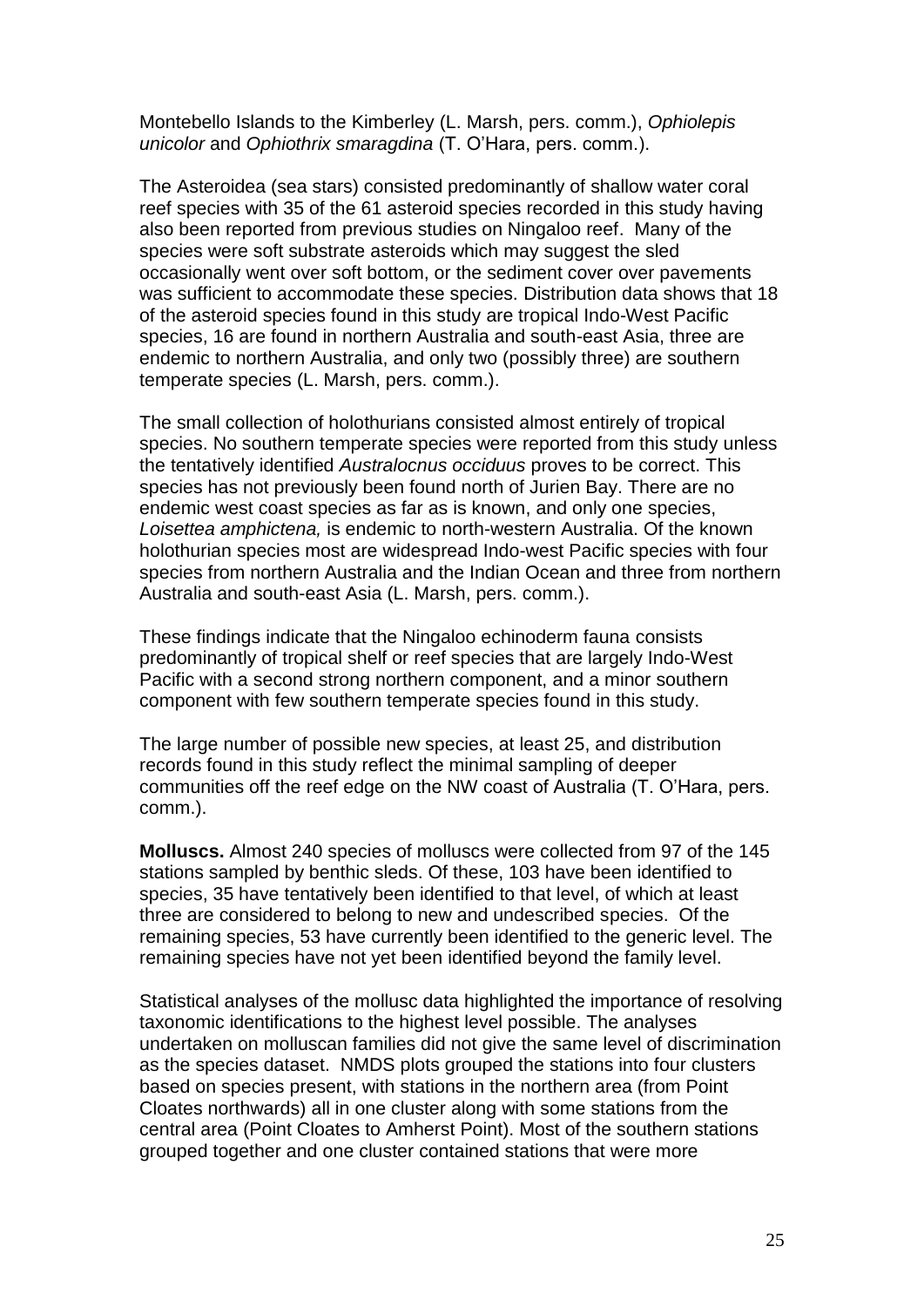widespread with southern, central and Muiron Islands stations included. The last cluster comprised the Muiron Islands alone.

A number of the more abundant species were found to be dominant in particular areas or depths e.g. the scallop *Scaeochlamys* sp. 1 at depths >30 m in the northern area and *Cypraea cernica* in the central area at depths between 30-100 m. *Oliva ornata* was relatively common in the southern area and *Chicoreus cervicornis* and *Bursa granularis* were dominant in the northern area. Only the species *Tudivasum* sp. cf. *T. spinosa* was found in relatively high numbers in more than one area in this survey, occurring in both the Muiron Islands and the central area. These localised distributions could reflect the degree of dispersal ability of some of these species, or could indicate their dependancd on specific habitat requirements. However, the sled sampling technique may not have collected these species in a thorough and consistent manner.

When species collected in this study were compared to other studies in the same region very few taxa were found to occur at deeper depths, on the adjacent coral reefs, or in Exmouth Gulf. Only 17 of the species collected in this study had previously been reported from Ningaloo Reef and 14 had been reported from shallow depths in Exmouth Gulf (see Appendix 4). One species of scallop, *Annachlamys flabellata*, was found in this study, and previously on the reef and in Exmouth Gulf. Only 14 species have been collected from deeper stations off Ningaloo. This very low degree of species overlap with the results of studies from different depths and habitats in the same region suggests that the mollusc fauna is quite specialised and may have microhabitat requirements that may be detected when the synthesis of this data with habitat characteristics is undertaken. A contributing factor to the differences between these surveys might also be that the collecting methods used in this survey are less suitable for effectively sampling the molluscan fauna of the area, much of which is infaunal in soft and hard substrates or is of a cryptic habit.

In this study three species of molluscs appear to belong to undescribed species. Although this is a lower proportion than indicated for either the sponges or the echinoderms, the number will most certainly increase as all material from this study is identified past family level. There has been very little molluscan work at these mid-depths outside the Ningaloo lagoon or along the whole Western Australian coast. Most work has been at shallow diving depths or has been in much deeper depths, such as the Diamantina and Soela expeditions, the latter on the North West Shelf.

Of the molluscan species from this survey that are currently identified, all are typical of the known fauna of the northwest of Australia. Most inhabit both inshore and offshore waters of appropriate depths. Many herbivorous species belonging to gastropod families such as the Haliotidae, Fissurellidae, Trochidae and Turbinidae, which are abundant and diverse in shallower waters, were not found alive in the sled hauls. However, a few of the trochid species and many species of the family Cypraeidae that eat sponges were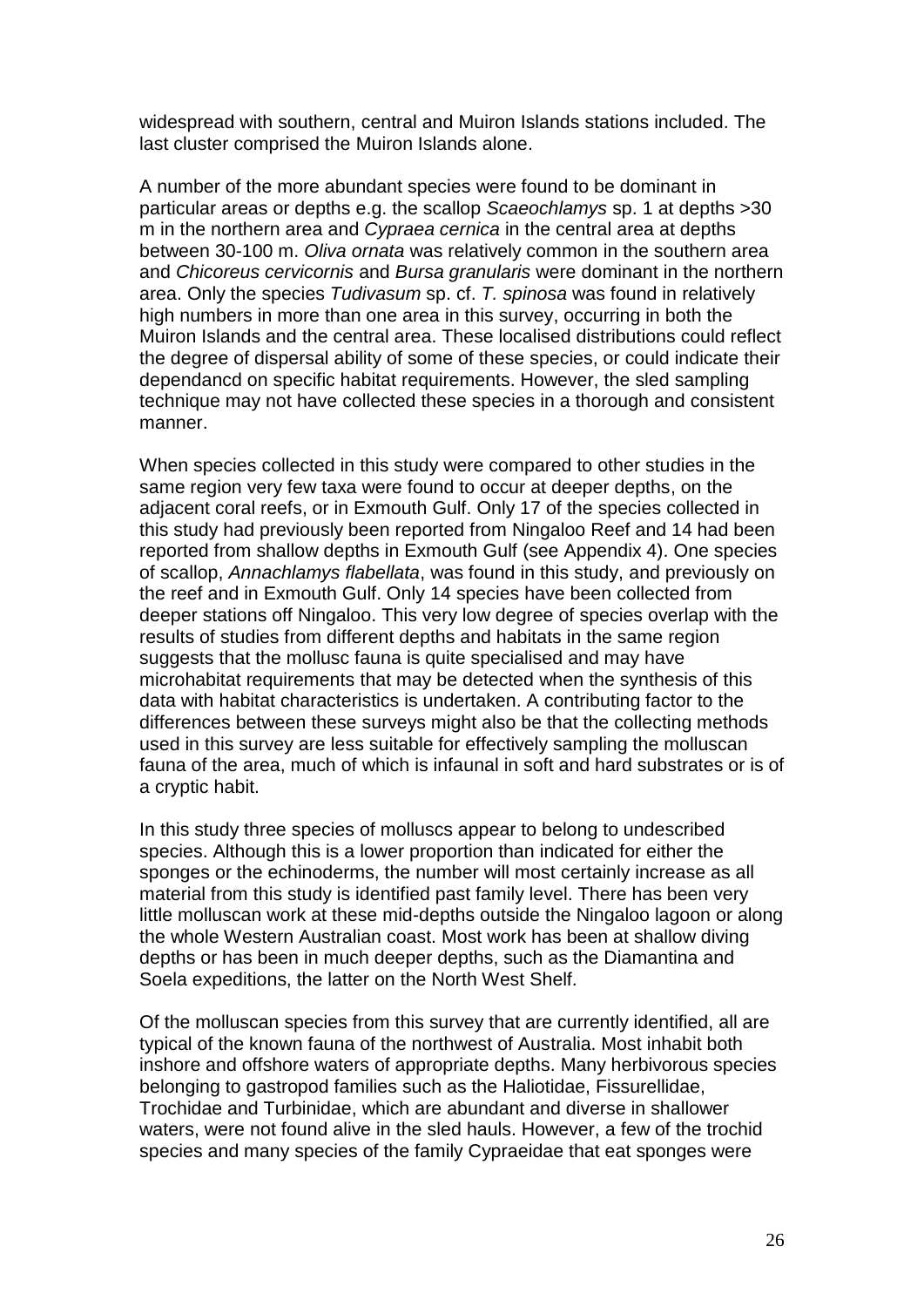present. One interesting record is the presence of the cowrie *Cypraea friendii jeaniana*, a subspecies endemic to this region but often in deeper waters.

Dominant among the gastropods are carnivorous species of a variety of families including the Bursidae, Ranellidae, Muricidae, Turbinellidae, Buccinidae, Nassariidae and Conidae, which feed on a wide variety of prey including worms, barnacles and other molluscs. Living bivalves were poorly represented in this survey's results with most of the known species from this region being cemented to hard substrates, or infaunal in soft or hard substrates.

An interesting result is the diversity exhibited within the family Xenophoridae, the species of which are thought to feed upon detrital material, foraminiferans and filamentous algae from the surface of soft substrates.

## **Overview.**

As stated in the introduction the primary aims of this component of the study were to contribute to the following management questions:

1. What is the distribution of the major benthic communities in the deeper non-lagoonal waters of the Ningaloo Marine Park?

We have found that this varies according to phyla: the echinoderms seem to be quite widespread, while the sponges and molluscs appear to be much more localised.

2. What are the major species/functional groups in the major benthic communities?

It is confirmed here that sponges dominate the filter feeding communities and echinoderms and molluscs dominate the motile benthic phyla.

3. What is the abundance/biomass/size composition of the major species?

The top 10 species by abundance of individuals for each phylum are provided for the four park areas examined in this study. They indicate that some species were in high numbers in all areas, while others were in high numbers in one or two areas but not in others suggesting that species distributions may be patchy in the region or perhaps have specific microhabitat requirements found in some park areas, but not others.

4. What are the causes of these distributions?

This question and question three above will be addressed when the results of this study are compared with the bathymetry and habitat classifications examined in other studies in this node. A synthesis analysis comparing habitat characteristics with some species distribution patterns could address this question. However, part of the answer will be related to life history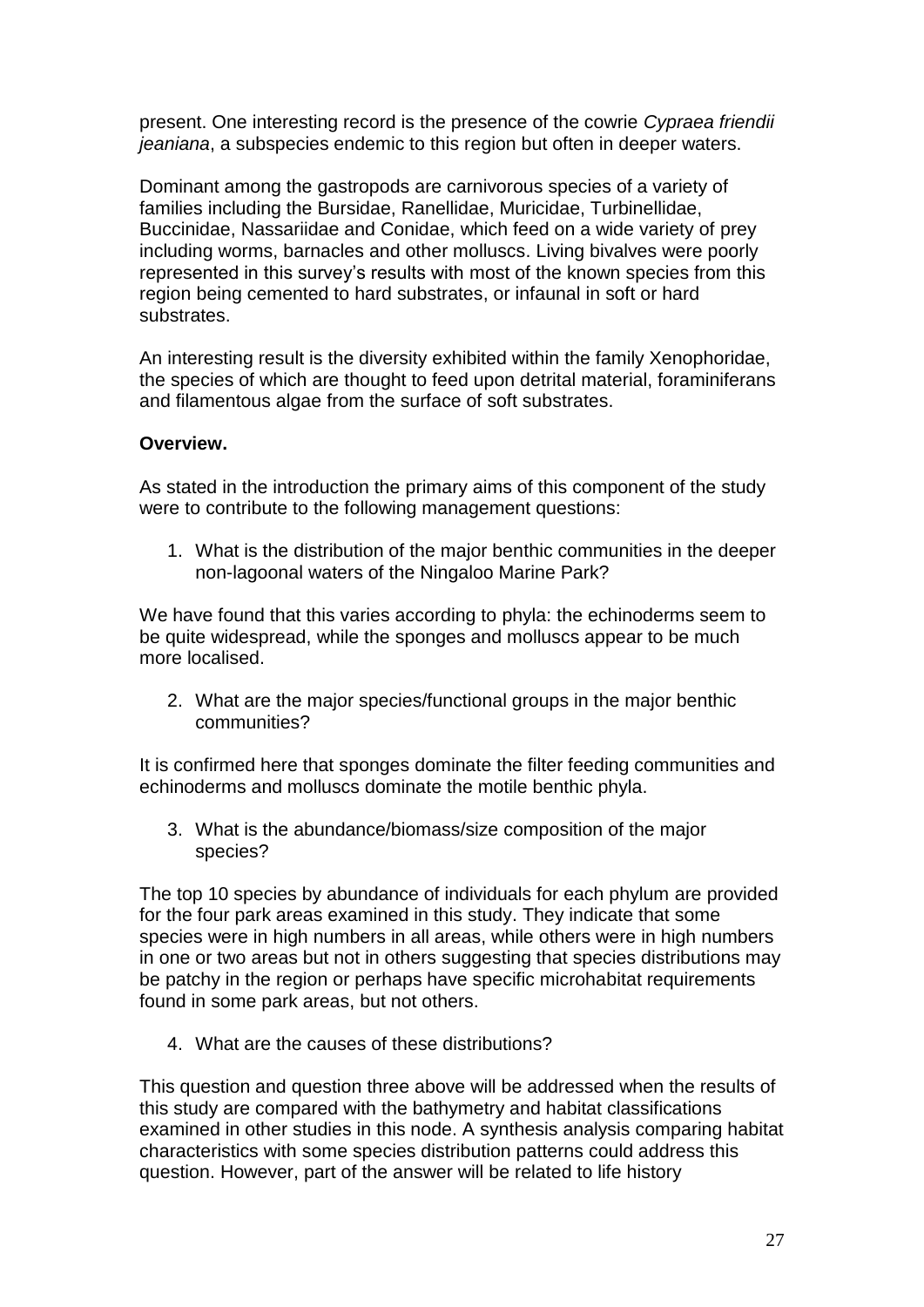characteristics, in part species' methods of dispersal e.g. pelagic vs restricted, but also microhabitat requirements, or the need to access specific food resources. For many species these biological constraints on species distributions are still poorly known.

5. What is the significance of the biodiversity of these deeper nonlagoonal waters globally?

The echinoderms had a large tropical shelf component and many coral reef species, but also numerous new species and extensions of biogeographic distributions. It has been more difficult to determine the significance of the sponges in a global context due to the lack of species names, but many species do appear to have localised distributions. Localised distributions were also common for the molluscs, although a lot of the molluscs are known species. In general there appears to be a relatively high level of endemicity of the fauna in these non-lagoonal depths.

6. Are the deeper non-lagoonal sections of the sanctuary zones appropriately situated with respect to conservation and representativeness?

For sponges it was clear that some groupings were not in sanctuary zones while others were. In general, species groups for the three phyla were aligned with areas across the region. Stations in the northern area, which contains the narrow shelf environment, often grouped separately from the other areas. The Muiron Islands stations sometimes grouped with the central and southern areas, perhaps because these areas all have a widening shelf environment.

7. What species/functional groups and sites should be used to measure temporal changes in these communities in the long-term?

Some of the larger biomass and more abundant species of sponges could be considered for video monitoring. If the sponges have distinctive growth forms that could be readily distinguished from other species it is possible that a remote monitoring system could work. Candidate sponge species could be *Petrosia (Petrosia)* sp. SS2, *Axinella* sp. Ng3 and *Spheciospongia* cf. *papillose*. Many of the echinoderms and molluscs that occurred in significant numbers were cryptic and therefore would need to be destructively sampled to be detected.

### **Acknowledgements.**

We gratefully acknowledge CSIRO for the use of data collected as a result of the deep-water survey SS200510 funded by CSIRO Wealth from Oceans Flagship and the Department of Water, Environment, Heritage and the Arts, with assistance from Australia's Marine National Facility. We thank Dr. Mervi Kangas of Fisheries Western Australia for use of the data collected from the trawl fisheries project in Exmouth Gulf and funded by Fisheries Research and Development Corporation/Industry, and Dr. Julian Caley AIMS Townsville for